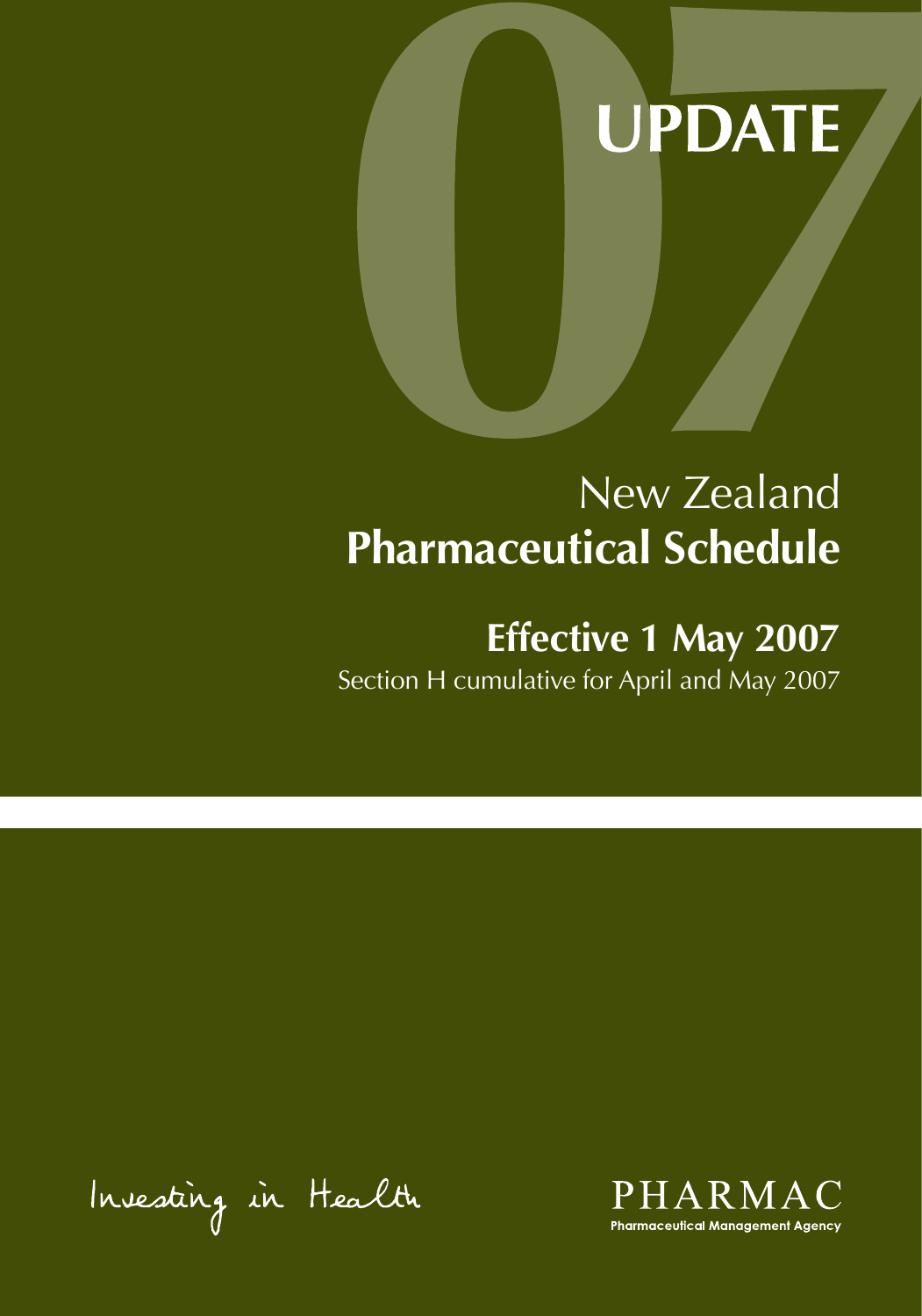### **Contents**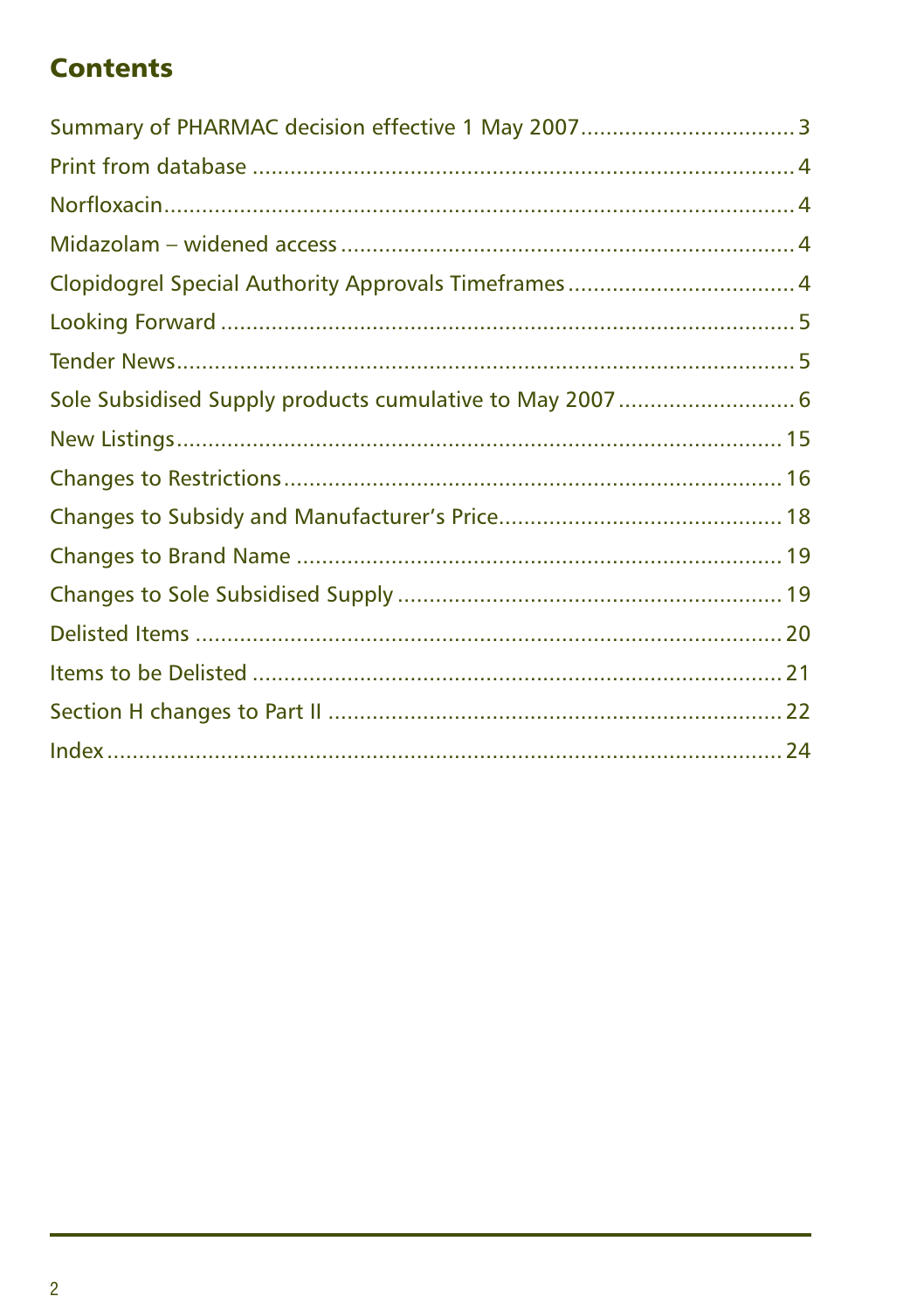#### **Summary of PHARMAC decisions effective 1 MAY 2007**

#### **New listing (pages 15)**

• Salbutamol (Asthalin) nebuliser soln, 1 mg per ml, 2.5 ml and 2 mg per ml, 2.5 ml – available on a PSO

#### **Changes to restriction (pages 16-17)**

- Candesartan (Atacand) tab 4 mg, 8 mg, 16 mg and 32 mg amended Special Authority criteria
- Losartan (Cozaar) tab 12.5 mg, 50 mg and 100 mg amended Special Authority criteria
- Oestradiol with levonorgestrel (Nuvelle) tab 2 mg with 75 ug levonorgestrel (36) and tab 2 mg oestradiol (48) – amended presentation description
- Cyclizine hydrochloride tab 50 mg removal of additional subsidy by Special Authority
- Midazolam (Hypnovel) inj 1 mg per ml, 5 ml and 5 mg per ml, 3 ml removal of Special Authority
- Mitomycin C inj 2 mg and 10 mg addition of Section 29 criteria

#### **Decreased subsidy (page 18)**

- Erythropoietin alpha (Eprex) inj human recombinant pre-filled syringe 1,000 u, 2,000 u, 3,000 u, 4,000 u and 10,000 u
- Roxithromycin (Romicin) tab 150 mg and 300 mg
- Leflunomide (Arava) tab 10 mg, 20 mg and 100 mg
- Promethazine hydrochloride (Phenergan) tab 25 mg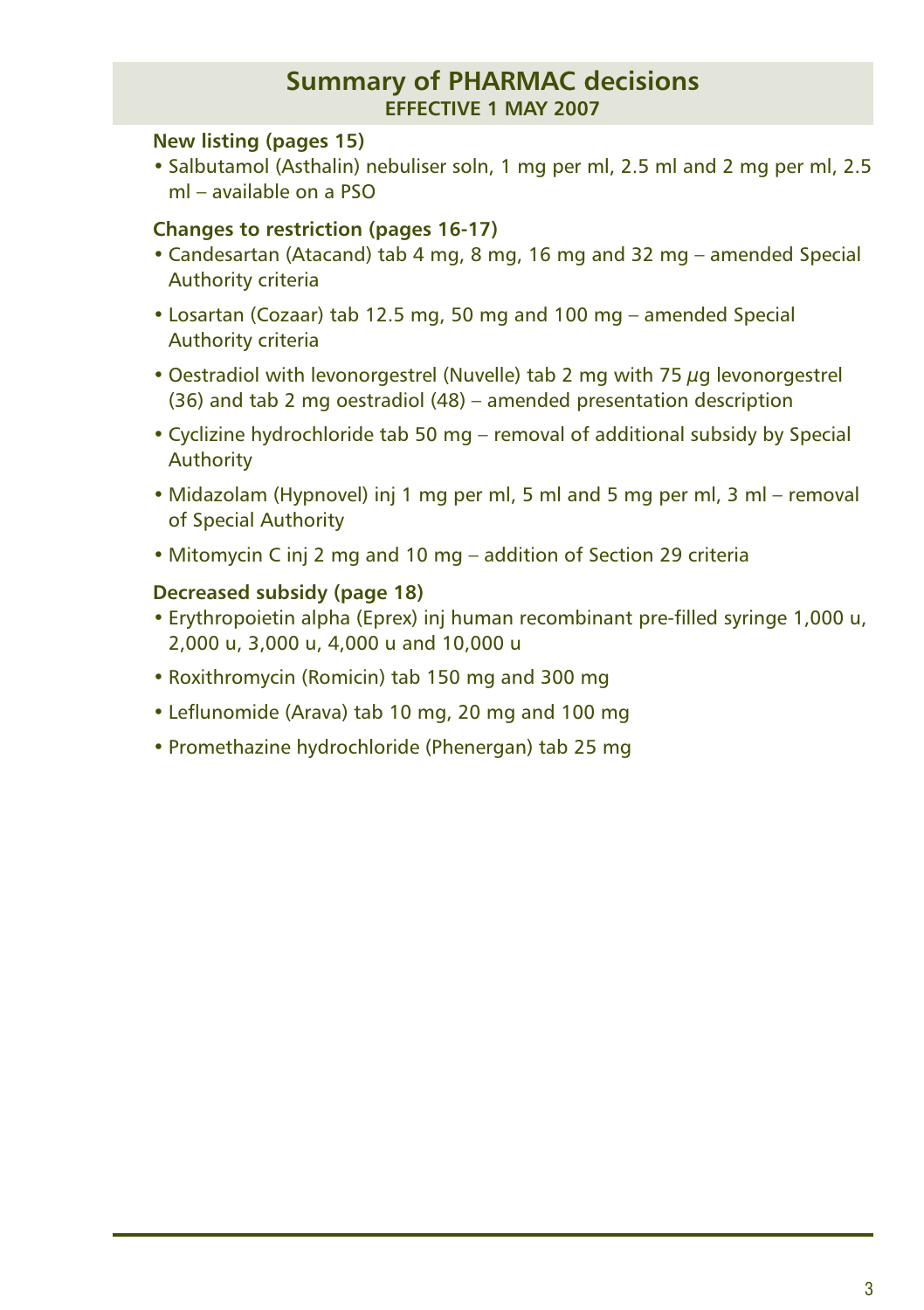### **Print from database**

The April 2007 edition of the Pharmaceutical Schedule has been produced using a different process. You may notice some formatting changes. Some examples of the changes include:

- The Special Authority criteria are set out a bit differently
- The ordering of formulations under a chemical heading is different in some cases
- The contents section is now simplified and is on just one page

Your feedback on these changes is welcome. Please contact us on 0800 66 00 50 or email schedule@pharmac.govt.nz with your comments.

### **Norfloxacin**

The interpretation of the restriction for norfloxacin tablets has been amended from 1 May 2007. Currently the intention of the restriction is that if more than 6 tablets are prescribed the whole prescription is not subsidised unless the prescription is written by a specialist or on the recommendation of a specialist.

From 1 May 2007 this will change. Prescriptions that are written for more than 6 tablets will attract a subsidy for 6 tablets and the balance will not be subsidised, unless the prescription is written by a specialist or on the recommendation of a specialist.

### **Midazolam – widened access**

The Special Authority criteria for midazolam inj 1 mg per ml, 5 ml and inj 5 mg per ml, 3 ml will be removed from 1 May 2007. This means that it will be able to be prescribed with no restrictions.

### **Clopidogrel Special Authority Approvals Timeframes**

Faxed Special Authority applications for clopidogrel are processed by HealthPAC within two working days. Electronic Special Authority applications are processed immediately. DHB hospitals can discharge patients post-stenting with up to 4 weeks supply of clopidogrel.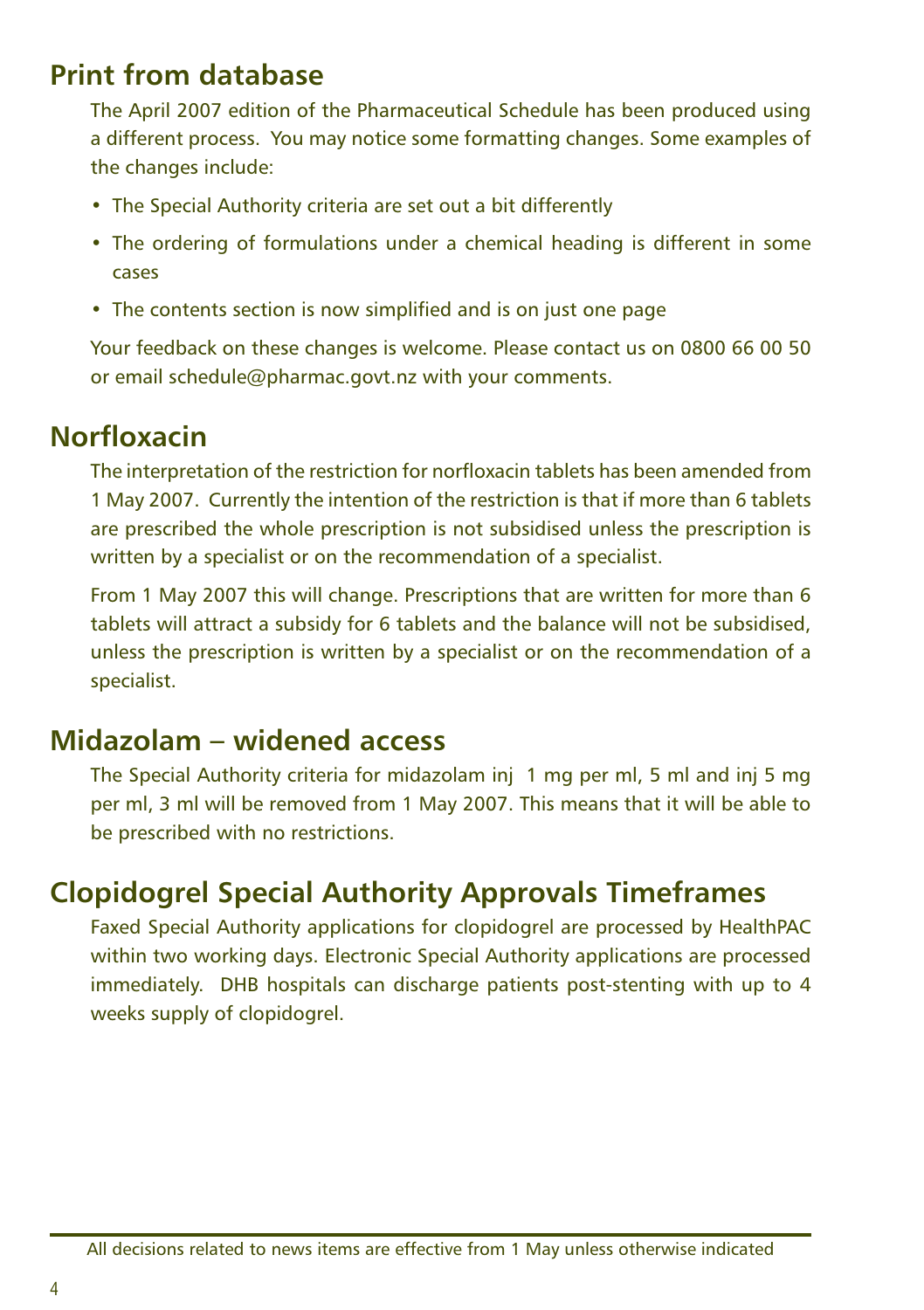### **Tender News**

| <b>Chemical Name</b> | <b>Presentation; Pack size</b>                                       | <b>Sole Subsidised Supply</b><br>brand (and supplier) |
|----------------------|----------------------------------------------------------------------|-------------------------------------------------------|
| Oxytocin             | $Inj 5$ iu per ml, 1 ml; 5 inj                                       | Syntocinon (Novartis)                                 |
| Oxytocin             | Inj 10 iu per ml, 1 ml; 5 inj                                        | <b>Syntocinon (Novartis)</b>                          |
| Oxytocin             | Inj 5 iu with ergometrine maleate 500 $\mu$ g per ml, 1<br>ml; 5 inj | Syntometrine (Novartis)                               |
| Sodium cromoglycate  | Nasal spray, 4%; 22 ml OP                                            | Rex (Rex)                                             |
| Water                | Purified for injection 20 ml; 20 inj                                 | Multichem (Multichem)                                 |

Sole Subsidised Supply changes – effective 1 June 2007

### **Looking Forward**

*This section is designed to alert both pharmacists and prescribers to possible future changes. It may assist pharmacists to manage stock levels and keep prescribers up-to-date with proposals to change the Pharmaceutical Schedule.*

#### **Possible decisions for implementation 1 June 2007**

- Aciclovir tab 200 mg (Zovirax, Acicvir), 400 mg (Acicvir) and 800 mg (Acicvir) – subsidy decrease
- Clopidogrel (Plavix) tab 75 mg subsidy and price decrease to \$73.38 per 28 tab
- Omeprazole (Omezol) cap 10 mg, 20 mg and 40 mg new listing
- Paroxetine hydrochloride (Aropax) tab 20 mg removal of higher subsidy with endorsement and subsidy increase
- Valaciclovir hydrochloride (Valtrex) tab 500 mg subsidy decrease

#### **Possible decisions for implementation 1 July 2007**

- Goserelin acetate (Zoladex) inj 3.6 mg and 10.8 mg price and subsidy increase
- Etanercept (Enbrel) inj 25 mg price and subsidy decrease and Special Authority criteria amendment
- Omperazole (Losec) cap 20 mg price and subsidy decrease
- Pantoprazole (Somac) tab 20 mg and 40 mg subsidy decrease
- Isradipine (Dynacirc-SRO) cap long-acting 2.5 mg and 5 mg new listing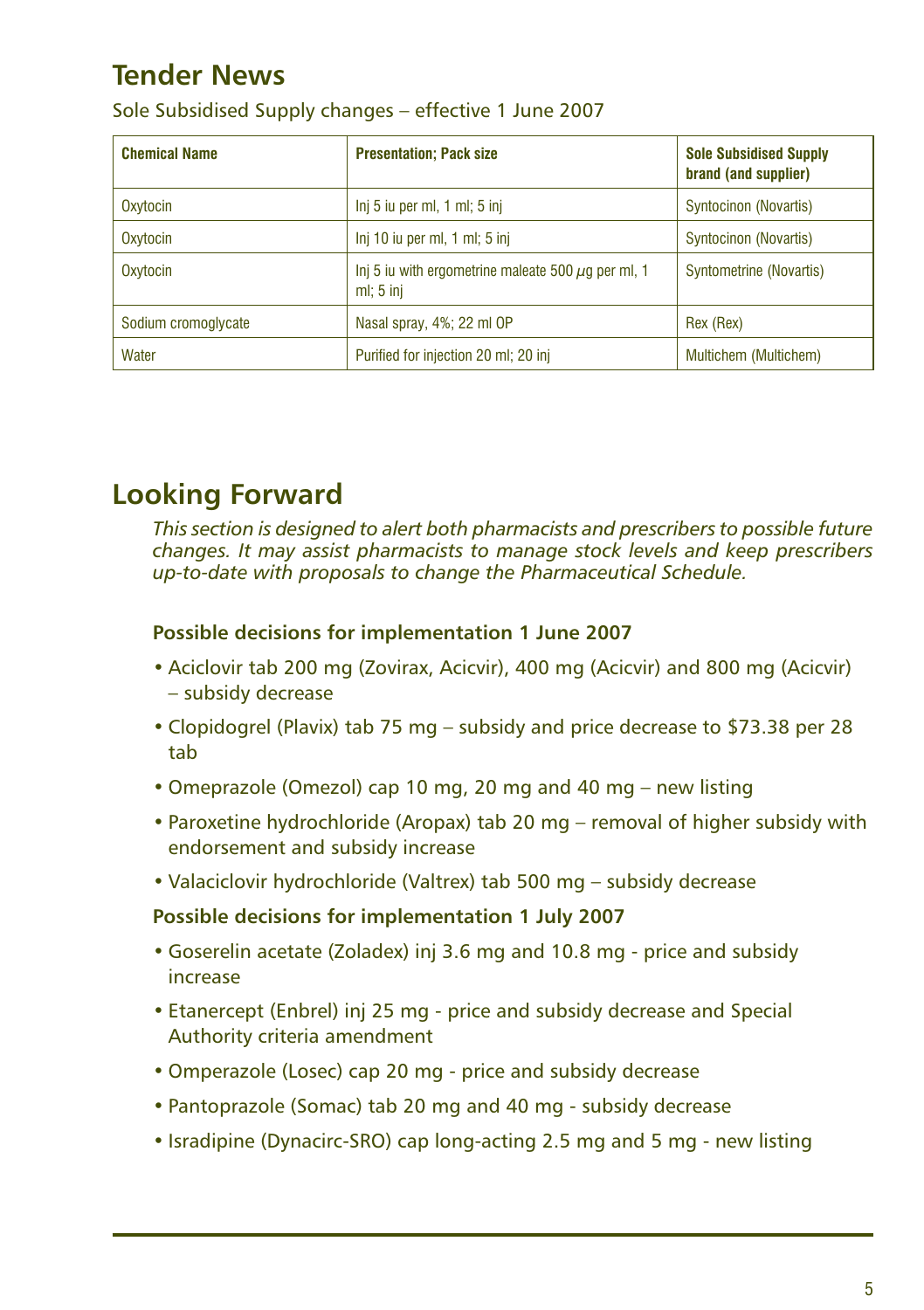| <b>Generic Name</b>              | <b>Presentation</b>                                                                                                         | <b>Brand Name Expiry Date*</b>                                                          |                      |
|----------------------------------|-----------------------------------------------------------------------------------------------------------------------------|-----------------------------------------------------------------------------------------|----------------------|
| Acetazolamide                    | Tab 250 mg                                                                                                                  | <b>Diamox</b>                                                                           | 2008                 |
| Acipimox                         | Cap 250 mg                                                                                                                  | Olbetam                                                                                 | 2008                 |
| Acitretin                        | Cap 10 mg & 25 mg                                                                                                           | Neotigason                                                                              | 2008                 |
| <b>Allopurinol</b>               | Tab 100 mg & 300 mg                                                                                                         | Progout                                                                                 | 2008                 |
| Amitriptyline                    | Tab 10 mg, 25 mg & 50 mg                                                                                                    | Amitrip                                                                                 | 2008                 |
| Amlodipine                       | Tab 5 mg & 10 mg                                                                                                            | Calvasc                                                                                 | 2008                 |
| Apomorphine hydrochloride        | Inj 10 mg per ml, 1 ml                                                                                                      | Mayne                                                                                   | 2009                 |
| <b>Amoxycillin</b>               | Grans for oral lig 125 mg per 5 ml<br>Grans for oral lig 250 mg per 5 ml<br>Inj 250 mg, 500 mg & 1 g<br>Cap 250 mg & 500 mg | <b>Ranbaxy Amoxicillin</b><br><b>Ranbaxy Amoxicillin</b><br><b>Ibiamox</b><br>Apo-Amoxi | 2009<br>2008<br>2007 |
| Applicator                       | <b>Device</b>                                                                                                               | Ortho                                                                                   | 2008                 |
| Aqueous cream                    | Cream                                                                                                                       | <b>Multichem</b>                                                                        | 2008                 |
| Ascorbic acid                    | Tab 100 mg                                                                                                                  | Apo-Ascorbic Acid                                                                       | 2009                 |
| <b>Aspirin</b>                   | Tab, dispersible 300 mg                                                                                                     | <b>Ethics Aspirin</b>                                                                   | 2007                 |
| Atenolol                         | Tab 50 mg & 100 mg                                                                                                          | Loten                                                                                   | 2009                 |
| Atropine sulphate                | Inj 600 $\mu$ g, 1 ml<br>Inj 1200 $\mu$ g, 1 ml<br>Eye drops 1%                                                             | AstraZeneca<br>AstraZeneca<br>Atropt                                                    | 2009<br>2008         |
| Beclomethasone dipropionate      | Metered aqueous nasal spray 50 $\mu$ g<br>Metered aqueous nasal spray 100 $\mu$ q                                           | Alanase<br>Alanase                                                                      | 2009                 |
| Betamethasone valerate           | Scalp app 0.1%<br>Crm 0.1%<br>Oint 0.1%                                                                                     | <b>Beta Scalp</b><br><b>Beta Cream</b><br><b>Beta Ointment</b>                          | 2009<br>2008         |
| <b>Betaxolol hydrochloride</b>   | Eye drops 0.5%<br>Eye drops 0.25%                                                                                           | <b>Betoptic</b><br><b>Betoptic S</b>                                                    | 2007                 |
| <b>Bezafibrate</b>               | Tab 200 mg                                                                                                                  | <b>Fibalip</b>                                                                          | 2008                 |
| Bisacodyl                        | Tab 5 mg<br>Suppos 10 mg                                                                                                    | AFT, Lax-Tabs<br>Fleet                                                                  | 2007                 |
| <b>Bromocriptine mesylate</b>    | Tab 2.5 mg & 10 mg                                                                                                          | Alpha-Bromocriptine                                                                     | 2008                 |
| <b>Bupivacaine hydrochloride</b> | Ini 0.5%, 4 ml<br>Inj 0.5%, 8% glucose, 4 ml                                                                                | <b>Marcain Isobaric</b><br><b>Marcain Heavy</b>                                         | 2007                 |
| <b>Buspirone hydrochloride</b>   | Tab 5 mg & 10 mg                                                                                                            | <b>Pacific Buspirone</b>                                                                | 2007                 |
| Calamine                         | <b>Lotion BP</b><br>Crm, aqueous, BP                                                                                        | <b>ABM</b><br><b>ABM</b>                                                                | 2009                 |
| <b>Calcitriol</b>                | Cap 0.25 $\mu$ g & 0.5 $\mu$ g                                                                                              | <b>Calcitriol-AFT</b>                                                                   | 2009                 |
| Calcium carbonate                | Tab dispersible 2.5 g<br>Tab 1.25 g<br>Tab $1.5g$                                                                           | Calci-Tab Effervescent<br>Calci-Tab 500<br>Calci-Tab 600                                | 2008                 |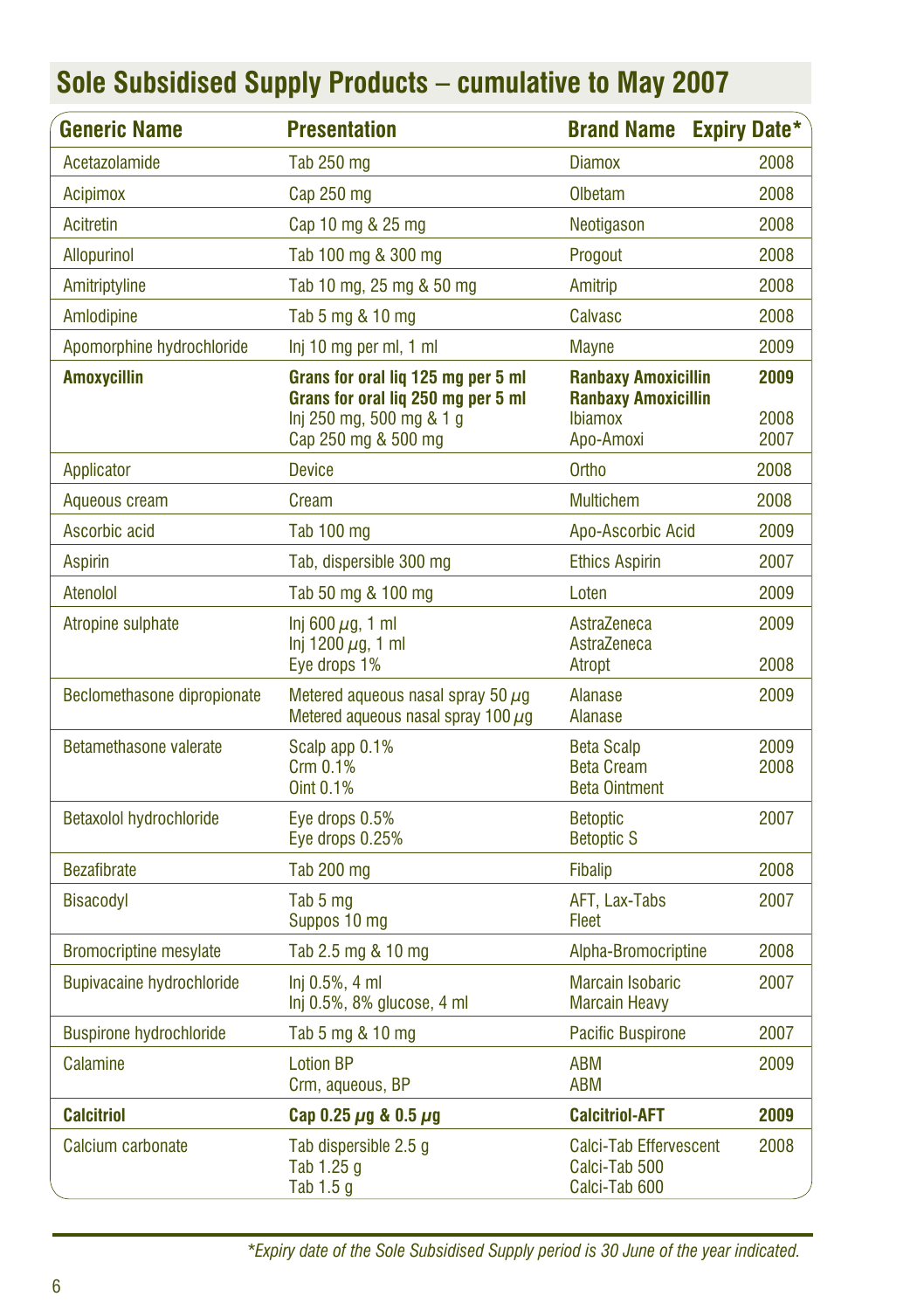| <b>Generic Name</b>            | <b>Presentation</b>                                                                                                                          | <b>Brand Name</b>                                    | <b>Expiry Date*</b> |
|--------------------------------|----------------------------------------------------------------------------------------------------------------------------------------------|------------------------------------------------------|---------------------|
| Calcium folinate               | $Inj 50$ mg                                                                                                                                  | <b>Calcium Folinate Ebewe</b>                        | 2008                |
| Captopril                      | Tab 12.5 mg, 25 mg & 50 mg                                                                                                                   | Apo-Captopril                                        | 2007                |
| Cefaclor monohydrate           | $Cap$ 250 $mq$<br>Grans for oral liq 125 mg per 5 ml                                                                                         | Ranbaxy-Cefaclor<br>Ranbaxy-Cefaclor                 | 2007                |
| Cefazolin sodium               | Inj 500 mg & 1 g                                                                                                                             | m-Cefazolin                                          | 2008                |
| Ceftriaxone sodium             | Inj 500 mg & 1 g                                                                                                                             | AFT                                                  | 2008                |
| Celiprolol                     | Tab 200 mg                                                                                                                                   | Celol                                                | 2007                |
| Cetirizine hydrochloride       | Oral lig 1 mg per ml<br>Tab 10 mg                                                                                                            | Allerid C<br>Razene                                  | 2008                |
| Chloramphenicol                | Eye drops 0.5%<br>Eye oint 1%                                                                                                                | <b>Chlorsig</b><br><b>Chlorsig</b>                   | 2009                |
| Chlorhexidine gluconate        | Handrub 1% with ethanol 70%<br>Mouthwash 0.2%<br>Soln 4%                                                                                     | <b>Orion</b><br><b>Orion</b><br><b>Orion</b>         | 2009<br>2008        |
| Chlorthalidone                 | Tab 25 mg                                                                                                                                    | Hygroton                                             | 2009                |
| <b>Cholecalciferol</b>         | Tab 1.25 mg (50,000 iu)                                                                                                                      | Cal-d-Forte                                          | 2007                |
| Ciprofloxacin                  | Tab 250 mg, 500 mg & 750 mg                                                                                                                  | Cipflox                                              | 2008                |
| Clarithromycin                 | Tab 250 mg                                                                                                                                   | Clarac                                               | 2007                |
| Clindamycin                    | Cap hydrochloride 150 mg<br>Inj phosphate 150 mg per ml, 4 ml                                                                                | Dalacin <sub>C</sub>                                 | 2008                |
| Clobetasol propionate          | Crm 0.05%<br>Scalp app 0.05%<br>Oint 0.05%                                                                                                   | Dermol<br>Dermol<br>Dermol                           | 2009<br>2008        |
| Clonazepam                     | Tab 500 $\mu$ g & 2 mg                                                                                                                       | Paxam                                                | 2008                |
| Clonidine                      | TDDS 2.5 mg, 100 $\mu$ g per day<br>TDDS 5 mg, 200 $\mu$ g per day<br>TDDS 7.5 mg, 300 $\mu$ g per day                                       | Catapres-TTS-1<br>Catapres-TTS-2<br>Catapres-TTS-3   | 2008                |
| <b>Clonidine hydrochloride</b> | Tab 25 $\mu$ q<br>Tab 150 $\mu$ g<br>$lnj$ 150 $\mu$ g per ml, 1 ml                                                                          | <b>Dixarit</b><br><b>Catapres</b><br><b>Catapres</b> | 2008                |
| Clotrimazole                   | Vaginal crm 1% with applicators<br>Vaginal crm 2% with applicators<br><b>Crm 1%</b>                                                          | Clomazol<br>Clotrimaderm 2%<br>Clomazol              | 2007<br>2008        |
| Codeine phosphate              | Tab 15 mg, 30 mg & 60 mg                                                                                                                     | <b>PSM</b>                                           | 2007                |
| <b>Compound electrolytes</b>   | Powder for soln for oral use 5 g                                                                                                             | Enerlyte                                             | 2007                |
| Co-trimoxazole                 | Oral lig sugar-free trimethoprim 40<br>mg and sulphamethoxazole 200 mg<br>per 5 ml<br>Tab trimethoprim 80 mg and<br>sulphamethoxazole 400 mg | <b>Trisul</b>                                        | 2008                |
| <b>Cyclizine hydrochloride</b> | Tab 50 mg                                                                                                                                    | <b>Nausicalm</b>                                     | 2009                |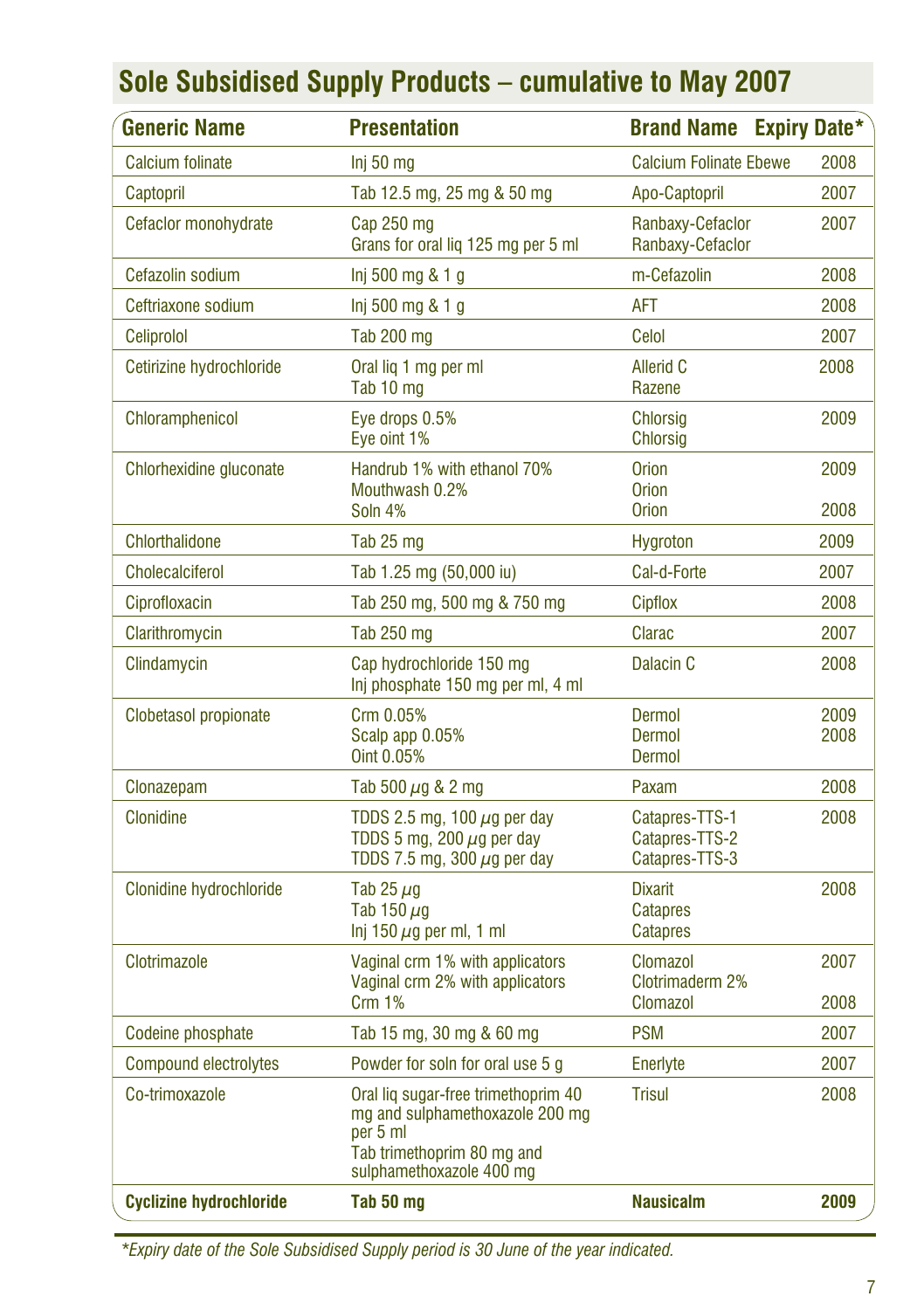| Generic Name                                          | <b>Presentation</b>                                                                                 | <b>Brand Name</b>                            | <b>Expiry Date*</b> |
|-------------------------------------------------------|-----------------------------------------------------------------------------------------------------|----------------------------------------------|---------------------|
| <b>Cyclizine lactate</b>                              | Inj 50 mg per ml, 1 ml                                                                              | Valoid (AFT)                                 | 2008                |
| Cyproterone acetate                                   | Tab 50 mg                                                                                           | <b>Siterone</b>                              | 2009                |
| Cyproterone acetate with<br>ethinyloestradiol         | 2 mg with ethinyloestradiol 35 $\mu$ g tab<br>with 7 inert tablets                                  | Estelle-35 ED                                | 2007                |
| Danthron with poloxamer                               | Oral lig 25 mg with poloxamer<br>200 mg per 5 ml<br>Oral lig 75 mg with poloxamer<br>1 g per $5$ ml | Codalax<br><b>Codalax Forte</b>              | 2007                |
| Dantrolene sodium                                     | Cap 25 mg & 50 mg                                                                                   | Dantrium                                     | 2009                |
| Desferrioxamine mesylate                              | Inj 500 mg                                                                                          | <b>Mayne</b>                                 | 2007                |
| <b>Desmopressin</b>                                   | Nasal spray 10 $\mu$ g per dose                                                                     | Desmopressin-PH&T                            | 2008                |
| Dexamethasone sodium<br>phosphate                     | Inj 4 mg per ml, 1 ml<br>Inj 4 mg per ml, 2 ml                                                      | Mayne                                        | 2009                |
| <b>Diaphragm</b>                                      | Range of sizes                                                                                      | Ortho All-flex &<br><b>Ortho Coil</b>        | 2008                |
| Dicloflenac sodium                                    | Tab EC 25 mg & 50 mg<br>Tab long-acting 75 mg & 100 mg                                              | Apo-Diclo<br>Apo-Diclo SR                    | 2009                |
| Didanosine (DDI)                                      | Cap 125 mg, 200 mg, 250 mg &<br>400 mg                                                              | <b>Videx EC</b>                              | 2009                |
| Dihydrocodeine tartrate                               | Tab long-acting 60 mg                                                                               | <b>DHC Continus</b>                          | 2008                |
| Diltiazem hydrochloride                               | Tab 30 mg & 60 mg                                                                                   | <b>Dilzem</b>                                | 2007                |
| Diphenoxylate hydrochloride<br>with atropine sulphate | Tab 2.5 mg with atropine sulphate<br>$25 \,\mu g$                                                   | <b>Diastop</b>                               | 2008                |
| Dipyridamole                                          | Tab long-acting 150 mg                                                                              | <b>Pytazen SR</b>                            | 2008                |
| Docusate sodium                                       | Tab 50 mg & 120 mg                                                                                  | Coloxyl                                      | 2008                |
| Docusate sodium with<br>sennosides                    | Tab 50 mg with total sennosides 8 mg                                                                | Laxsol                                       | 2007                |
| Doxazosin mesylate                                    | Tab 2 mg & 4 mg                                                                                     | Dosan                                        | 2007                |
| <b>Emulsifying ointment BP</b>                        | <b>Ointment</b>                                                                                     | <b>AFT</b>                                   | 2008                |
| <b>Enalapril</b>                                      | Tab 5 mg, 10 mg & 20 mg                                                                             | m-Enalapril                                  | 2009                |
| Ergometrine maleate                                   | Inj 500 $\mu$ g per ml, 1 ml                                                                        | <b>Mayne</b>                                 | 2009                |
| Ergotamine tartrate with<br>caffeine                  | Tab 1 mg with caffeine 100 mg                                                                       | Cafergot                                     | 2009                |
| Erythromycin ethyl succinate                          | Grans for oral lig 200 mg per 5 ml<br>Grans for oral lig 400 mg per 5 ml                            | E-Mycin<br>E-Mycin                           | 2008                |
| Ethambutol hydrochloride                              | Tab 400 mg                                                                                          | <b>Myambutol</b>                             | 2008                |
| Ethinyloestradiol                                     | Tab 10 $\mu$ g                                                                                      | <b>New Zealand Medical</b><br>and Scientific | 2009                |
| Ethinyloestradiol with<br>norethisterone              | Tab 35 $\mu$ g with norethisterone 500 $\mu$ g<br>and 7 inert tab                                   | <b>Norimin</b>                               | 2008                |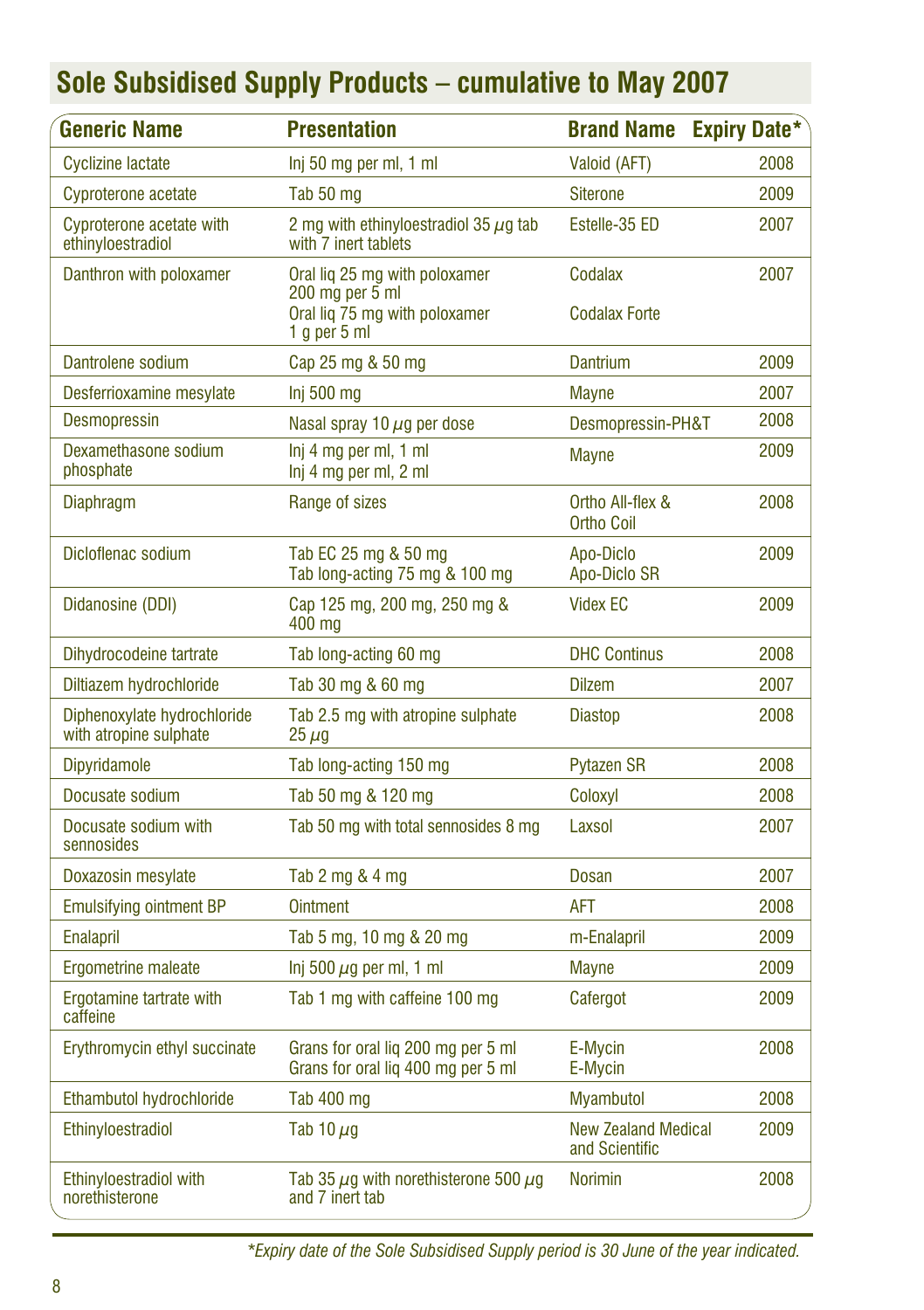| <b>Generic Name</b>                                                      | <b>Presentation</b>                                                                                                                                                                                               | <b>Brand Name Expiry Date*</b>          |              |
|--------------------------------------------------------------------------|-------------------------------------------------------------------------------------------------------------------------------------------------------------------------------------------------------------------|-----------------------------------------|--------------|
| Etoposide                                                                | Cap 50 mg & 100 mg                                                                                                                                                                                                | Vepesid                                 | 2009         |
| Famotidine                                                               | Tab 20 mg & 40 mg                                                                                                                                                                                                 | Famox                                   | 2007         |
| Felodopine                                                               | Tab long-acting 5 mg<br>Tab long-acting 10 mg                                                                                                                                                                     | Felo 5 ER<br>Felo 10 ER                 | 2007         |
| <b>Ferrous fumarate</b>                                                  | <b>Tab 200 mg</b>                                                                                                                                                                                                 | Ferro-tab                               | 2007         |
| Ferrous sulphate                                                         | Oral lig 150 mg per 5 ml                                                                                                                                                                                          | Ferro-liquid                            | 2007         |
| <b>Flucloxacillin sodium</b>                                             | Cap 250 mg & 500 mg<br>Grans for oral liq 125 mg per 5 ml<br>Grans for oral lig 250 mg per 5 ml                                                                                                                   | <b>Staphlex</b><br>AFT<br><b>AFT</b>    | 2009         |
| Fluconazole                                                              | Cap 50 mg, 150 mg & 200 mg                                                                                                                                                                                        | <b>Pacific</b>                          | 2008         |
| Fluocortolone caproate<br>with fluocortolone pivalate<br>and cinchocaine | Oint 950 $\mu$ g, with fluocortolone<br>pivalate 920 $\mu$ q and cinchocaine<br>hydrochloride 5 mg per g<br>Suppos 630 $\mu$ g, with fluocortolone<br>pivalate 610 $\mu$ g, and cinchocaine<br>hydrochloride 1 mg | <b>Ultraproct</b><br><b>Ultraproct</b>  | 2007         |
| Fluorometholone                                                          | Eye drops 0.1%                                                                                                                                                                                                    | <b>Flucon</b>                           | 2009         |
| <b>Fluoxetine hydrochloride</b>                                          | Cap 20 mg<br>Tab disp 20 mg, scored                                                                                                                                                                               | <b>Fluox</b><br><b>Fluox</b>            | 2007         |
| Fluphenazine decanoate                                                   | Inj 12.5 mg per 0.5 ml, 0.5 ml<br>Inj 25 mg per ml, 1 ml<br>Inj 100 mg per ml, 1 ml                                                                                                                               | Modecate<br>Modecate<br>Modecate        | 2008         |
| <b>Folic Acid</b>                                                        | Tab 0.8 mg & 5 mg                                                                                                                                                                                                 | Apo-Folic Acid                          | 2009         |
| Frusemide                                                                | Inj 10 mg per ml, 2 ml                                                                                                                                                                                            | <b>Mayne</b>                            | 2007         |
| <b>Fusidic Acid</b>                                                      | Crm 2% & Oint 2%                                                                                                                                                                                                  | Foban                                   | 2007         |
| Gentamicin sulphate                                                      | Inj 40 mg per ml, 2 ml                                                                                                                                                                                            | <b>Pfizer</b>                           | 2009         |
| Gliclazide                                                               | Tab 80 mg                                                                                                                                                                                                         | Apo-Gliclazide                          | 2008         |
| Glipizide                                                                | Tab 5 mg                                                                                                                                                                                                          | <b>Minidiab</b>                         | 2008         |
| Glycerol                                                                 | Suppos 3.6 g                                                                                                                                                                                                      | <b>PSM</b>                              | 2007         |
| Glyceryl trinitrate                                                      | TDDS 5 mg and 10 mg<br>Oral pump spray 400 $\mu$ g per dose                                                                                                                                                       | Nitroderm TTS<br>Nitrolingual Pumpspray | 2007         |
| Haloperidol                                                              | Inj 5 mg per ml, 1 ml                                                                                                                                                                                             | <b>Serenace</b>                         | 2009         |
| Haloperidol decanoate                                                    | Inj 50 mg per ml, 1 ml<br>Inj 100 mg per ml, 1 ml                                                                                                                                                                 | Haldol<br><b>Haldol Concentrate</b>     | 2008         |
| <b>Heparinised saline</b>                                                | Inj 10 iu per ml, 5 ml                                                                                                                                                                                            | AstraZeneca                             | 2009         |
| Hydrocortisone                                                           | Tab 5 mg & 20 mg<br>Powder 25 q                                                                                                                                                                                   | <b>Douglas</b><br>m-Hydrocortisone      | 2009<br>2008 |
| <b>Hydrocortisone acetate</b>                                            | Rectal foam 10%, CFC-Free                                                                                                                                                                                         | Colifoam                                | 2009         |
| Hydrocortisone with miconazole                                           | Crm 1% with miconazole nitrate 2%                                                                                                                                                                                 | Micreme H                               | 2007         |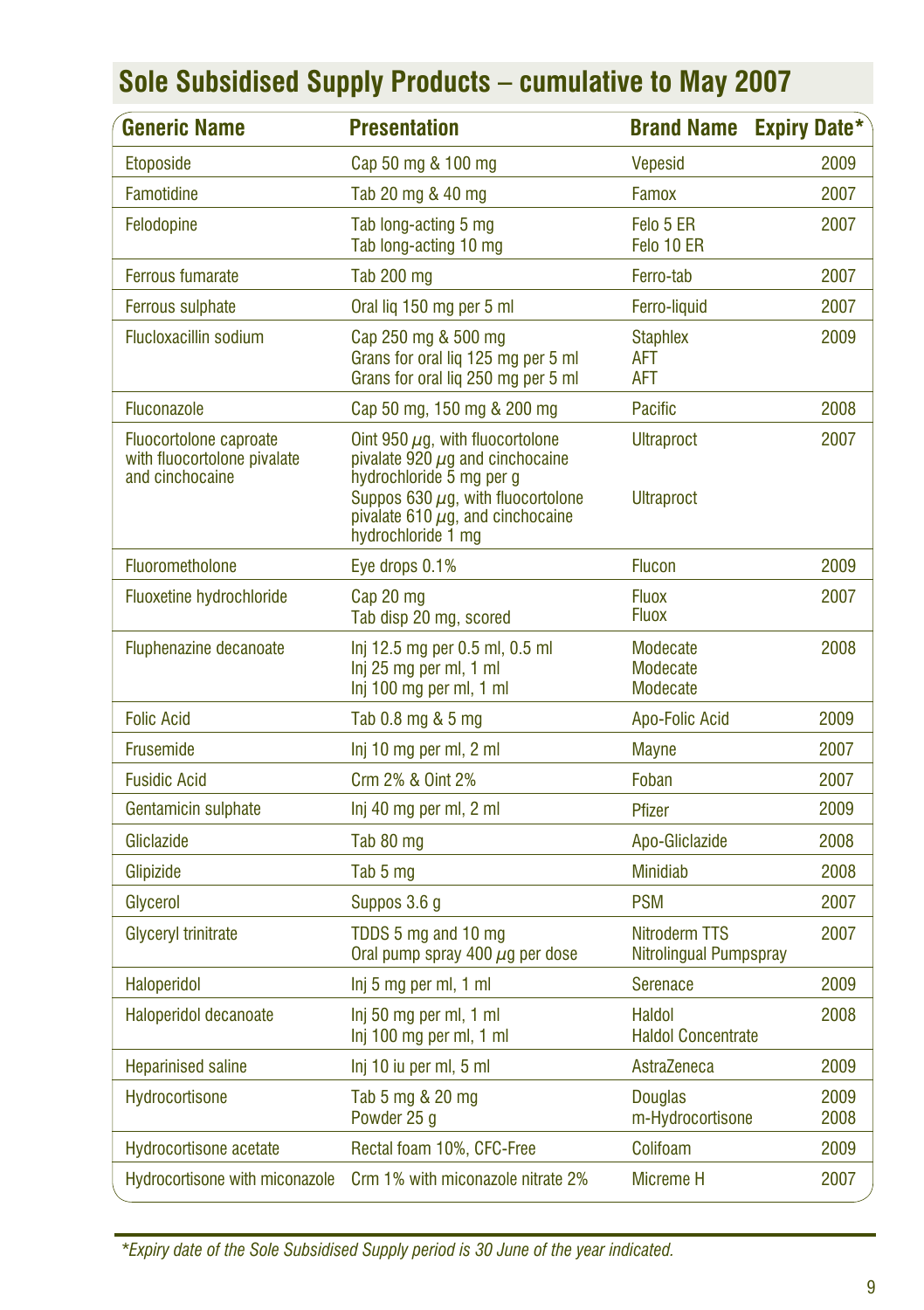| <b>Generic Name</b>                             | <b>Presentation</b>                                                                                                          | <b>Brand Name</b>                                         | <b>Expiry Date*</b> |
|-------------------------------------------------|------------------------------------------------------------------------------------------------------------------------------|-----------------------------------------------------------|---------------------|
| Hydrocortisone with wool fat<br>and mineral oil | Lotn 1% with wool fat hydrous 3%<br>and mineral oil                                                                          | DP Lotn HC                                                | 2008                |
| <b>Hyoscine N-butylbromide</b>                  | Inj 20 mg                                                                                                                    | <b>Buscopan</b>                                           | 2008                |
| Hypromellose                                    | Eye drops 0.3%<br>Eye drops 0.5%                                                                                             | Poly-Tears<br><b>Methopt</b>                              | 2008                |
| Ibuprofen                                       | <b>Tab 200 mg</b><br>Oral lig 100 mg per 5 ml                                                                                | I-Profen<br>Fenpaed                                       | 2008<br>2007        |
| Imipramine hydrochloride                        | Tab 10 mg & 25 mg                                                                                                            | <b>Tofranil</b>                                           | 2009                |
| Indapamide                                      | Tab $2.5$ mg                                                                                                                 | Napamide                                                  | 2009                |
| Indomethacin                                    | Cap 25 mg & 50 mg                                                                                                            | Rheumacin                                                 | 2008                |
| Ipratropium bromide                             | Aerosol inhaler, 20 $\mu$ q per dose<br><b>CFC-free</b>                                                                      | Atrovent                                                  | 2008                |
|                                                 | Nebuliser soln 250 $\mu$ g per 1 ml, 1 ml<br>Nebuliser soln 500 $\mu$ g per 2 ml, 2 ml                                       | Steri-Neb<br>Steri-Neb                                    | 2007                |
| Isosorbide mononitrate                          | Tab long-acting 60 mg                                                                                                        | <b>Duride</b>                                             | 2009                |
| Isotretinoin                                    | Cap 10 mg<br>Cap 20 mg                                                                                                       | <b>Isotane 10</b><br><b>Isotane 20</b>                    | 2009                |
| Ketoconazole                                    | Shampoo 2%<br><b>Tab 200 mg</b>                                                                                              | Ketopine<br><b>Nizoral</b>                                | 2008<br>2007        |
| Lactulose                                       | Oral lig 10 g per 15 ml                                                                                                      | Laevolac                                                  | 2007                |
| Leuprorelin                                     | lnj 3.75 mg & 11.25 mg                                                                                                       | <b>Lucrin Depot</b>                                       | 2007                |
| Levodopa with benserazide                       | Cap 50 mg with benserazide 12.5 mg<br>Tab dispersible 50 mg with<br>benserazide 12.5 mg<br>Cap 100 mg with benserazide 25 mg | Madopar 62.5<br><b>Madopar Dispersible</b><br>Madopar 125 | 2009                |
|                                                 | Cap long-acting 100 mg with<br>benserazide 25 mg                                                                             | <b>Madopar HBS</b>                                        |                     |
|                                                 | Cap 200 mg with benserazide 50 mg                                                                                            | Madopar 250                                               |                     |
| Lignocaine hydrochloride                        | Inj 0.5%, 5 ml<br>$Inj$ 1%, 5 ml<br>Inj 1%, 20 ml                                                                            | Xylocaine 0.5%<br>Xylocaine 1.0%<br>Xylocaine 1.0%        | 2007                |
| Lignocaine with prilocaine<br>hydrochloride     | Crm 2.5% with prilocaine<br>hydrochloride 2.5% 5g                                                                            | Emla                                                      | 2007                |
|                                                 | Crm 2.5% with prilocaine<br>hydrochloride 2.5% 30g                                                                           | Emla                                                      |                     |
| Loperamide hydrochloride                        | Tab 2 mg                                                                                                                     | <b>Nodia</b>                                              | 2007                |
| Loratadine                                      | Oral lig 1 mg per ml<br>Tab 10 mg                                                                                            | Lorapaed<br>Apo-Loratadine                                | 2007                |
| Lorazepam                                       | Tab 1 mg & 2.5 mg                                                                                                            | Ativan                                                    | 2009                |
| Magnesium hydroxide                             | Paste                                                                                                                        | <b>PSM</b>                                                | 2007                |
| <b>Magnesium sulphate</b>                       | Inj 49.3%                                                                                                                    | <b>Mayne</b>                                              | 2009                |
| <b>Malathion</b>                                | Lig 0.5%                                                                                                                     | <b>AFT</b>                                                | 2007                |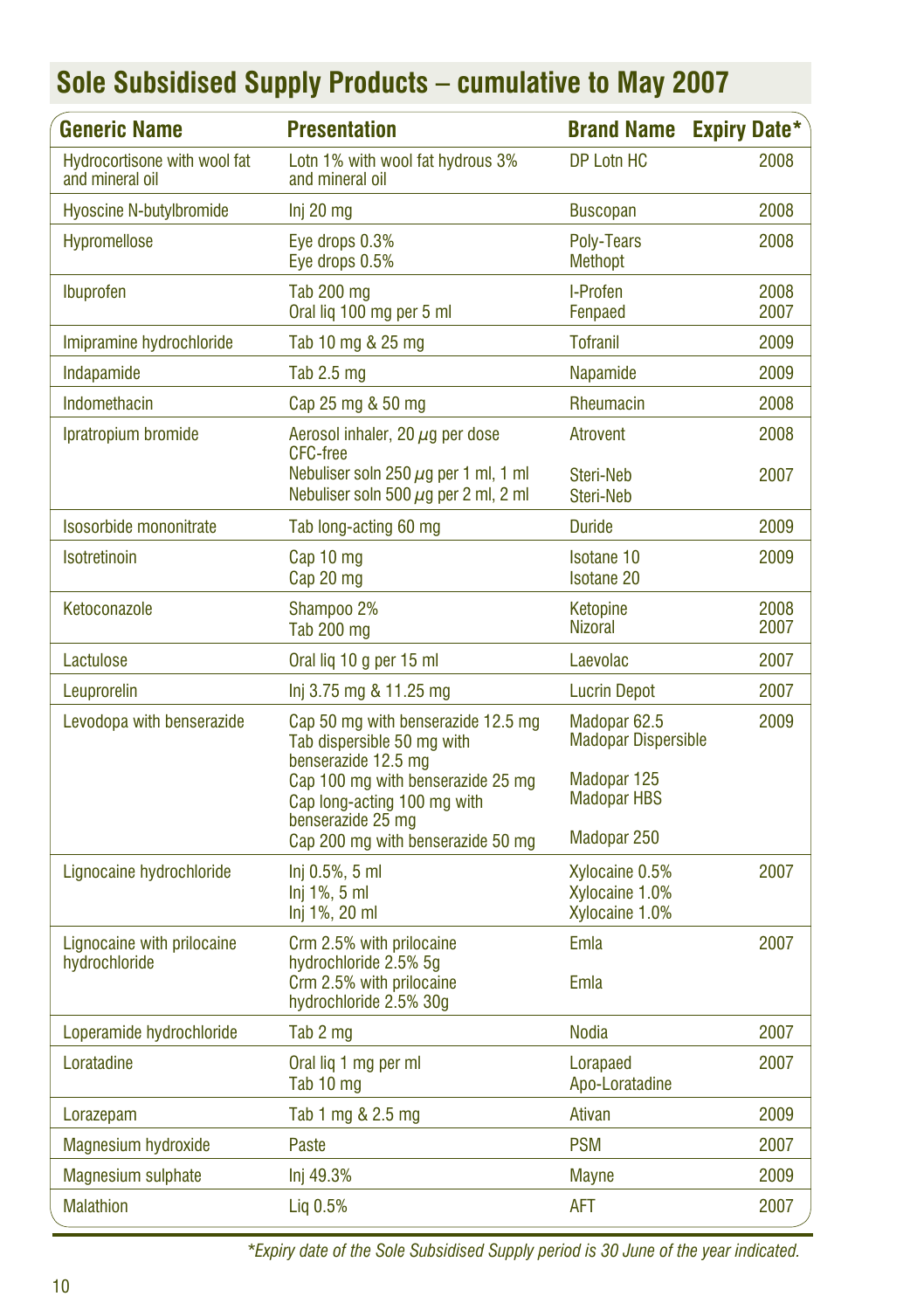| <b>Generic Name</b>                           | <b>Presentation</b>                                                                                   | <b>Brand Name</b>                                                                                          | <b>Expiry Date*</b> |
|-----------------------------------------------|-------------------------------------------------------------------------------------------------------|------------------------------------------------------------------------------------------------------------|---------------------|
| <b>Maldison</b>                               | Shampoo 1%                                                                                            | A-Lices                                                                                                    | 2007                |
| Maprotiline hydrochloride                     | Tab 25 mg & 75 mg                                                                                     | Ludiomil                                                                                                   | 2009                |
| Medroxyprogesterone acetate                   | Inj 150 mg per ml, 1 ml syringe                                                                       | Depo-Provera                                                                                               | 2007                |
| <b>Mesalazine</b>                             | Enema 1 g per 100 ml                                                                                  | Pentasa                                                                                                    | 2009                |
| Methadone hydrochloride                       | Powder 1 a<br>Tab 5 mg                                                                                | <b>AFT</b><br>Pallidone                                                                                    | 2009<br>2007        |
| Methotrexate                                  | Tab 2.5 mg & 10 mg<br>Inj 100 mg per ml, 5 ml<br>Inj 100 mg per ml, 10 ml<br>Inj 100 mg per ml, 50 ml | <b>Methoblastin</b><br><b>Methotrexate Ebewe</b><br><b>Methotrexate Ebewe</b><br><b>Methotrexate Ebewe</b> | 2009<br>2008        |
| Methyldopa                                    | Tab 125 mg, 250 mg & 500 mg                                                                           | Prodopa                                                                                                    | 2008                |
| Methylphenidate hydrochloride                 | Tab long-acting 20 mg<br>Tab 5 mg & 20 mg<br>Tab 10 mg                                                | <b>Rubifen SR</b><br><b>Rubifen</b><br><b>Rubifen</b>                                                      | 2009                |
| Methylprednisolone                            | Tab 4 mg & 100 mg                                                                                     | <b>Medrol</b>                                                                                              | 2009                |
| Methylprednisolone aceponate                  | Crm 0.1% and oint 0.1%                                                                                | Advantan                                                                                                   | 2009                |
| Methylprednisolone acetate                    | Inj 40 mg per ml, 1 ml                                                                                | Depo-Medrol                                                                                                | 2008                |
| Methylprednisolone acetate<br>with lignocaine | Inj 40 mg per ml with lignocaine 1 ml                                                                 | Depo-Medrol with<br>Lidocaine                                                                              | 2008                |
| Methylprednisolone sodium<br>succinate        | Inj 40 mg per ml, 1 ml<br>$Inj$ 62.5 mg per ml, 1 ml<br>Inj 500 mg & 1 g                              | Solu-Medrol<br>Solu-Medrol<br>Solu-Medrol                                                                  | 2009                |
| Metoclopramide hydrochloride                  | Inj 5 mg per ml, 2 ml<br>Tab 10 mg                                                                    | Pfizer<br>Metamide                                                                                         | 2008<br>2007        |
| Metoprolol tartrate                           | Tab long-acting 200 mg                                                                                | Slow-Lopressor                                                                                             | 2009                |
| Metronidazole                                 | Tab 200 mg & 400 mg                                                                                   | Trichozole                                                                                                 | 2007                |
| <b>Metyrapone</b>                             | Cap $250$ mg                                                                                          | <b>Metopirone</b>                                                                                          | 2009                |
| Mexiletine hydrochloride                      | Cap 50 mg & 200 mg                                                                                    | <b>Mexitil</b>                                                                                             | 2008                |
| <b>Miconazole</b>                             | Oral gel 20 mg per g                                                                                  | <b>Daktarin</b>                                                                                            | 2007                |
| Miconazole nitrate                            | <b>Crm 2%</b>                                                                                         | <b>Multichem</b>                                                                                           | 2008                |
| <b>Midodrine</b>                              | Tab 2.5 mg & 5 mg                                                                                     | Gutron                                                                                                     | 2009                |
| <b>Misoprostol</b>                            | Tab 200 $\mu$ g                                                                                       | Cytotec                                                                                                    | 2009                |
| Moclobemide                                   | Tab 150 mg & 300 mg                                                                                   | Apo-Moclobemide                                                                                            | 2009                |
| Morphine hydrochloride                        | Oral lig 1 mg per ml<br>Oral liq 2 mg per ml<br>Oral liq 5 mg per ml<br>Oral liq 10 mg per ml         | <b>RA-Morph</b><br><b>RA-Morph</b><br><b>RA-Morph</b><br><b>RA-Morph</b>                                   | 2009                |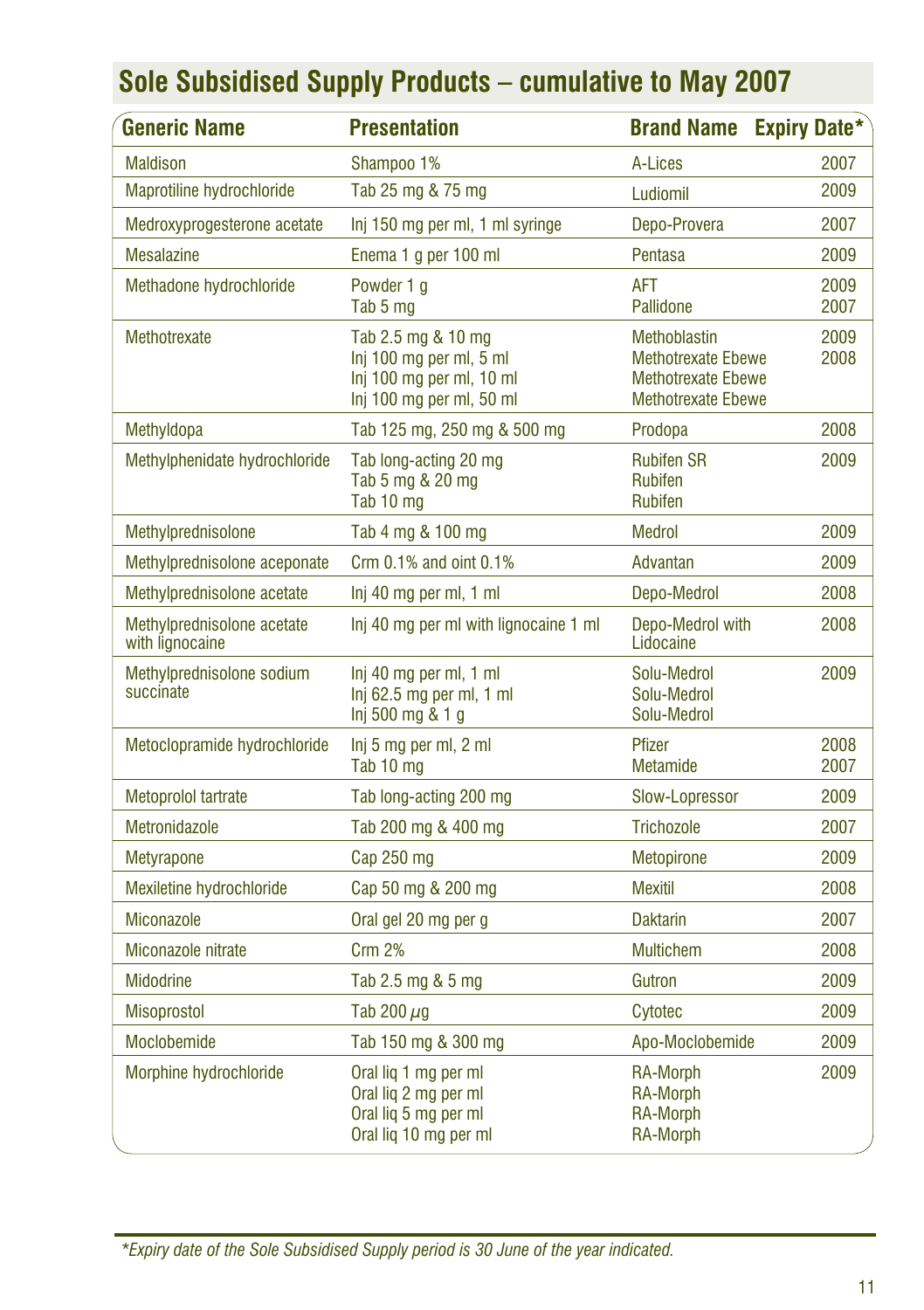| <b>Generic Name</b>       | <b>Presentation</b>                                                                                                                            | <b>Brand Name</b>                                                                    | <b>Expiry Date*</b>  |
|---------------------------|------------------------------------------------------------------------------------------------------------------------------------------------|--------------------------------------------------------------------------------------|----------------------|
| Morphine sulphate         | Inj 5 mg per ml, 1 ml<br>Inj 15 mg per ml, 1 ml<br>Cap long-acting 10 mg, 30 mg, 60<br>mg, 100 mg & 200 mg<br>Tab immediate release 10 mg & 20 | Mayne<br>Mayne<br>m-Eslon<br>Sevredol                                                | 2009                 |
| Morphine tartrate         | mq<br>Inj 80 mg per ml, 1.5 ml & 5 ml                                                                                                          | Mayne                                                                                | 2009                 |
| Nadolol                   | Tab 40 mg & 80 mg                                                                                                                              | Apo-Nadolol                                                                          | 2007                 |
| Naphazoline hydrochloride | Eye drops 0.1%                                                                                                                                 | <b>Naphcon Forte</b>                                                                 | 2008                 |
| Naproxen                  | Tab 250 mg<br>Tab 500 mg<br>Tab long-acting 750 mg<br>Tab long-acting 1000 mg                                                                  | Noflam 250<br>Noflam 500<br>Naprosyn SR 750<br>Naprosyn SR 1000                      | 2009<br>2008         |
| Neostigmine               | Inj 2.5 mg per ml, 1 ml                                                                                                                        | AstraZeneca                                                                          | 2007                 |
| <b>Nevirapine</b>         | Oral suspension 10 mg per ml                                                                                                                   | <b>Viramune Suspension</b>                                                           | 2009                 |
| Nicotinic acid            | Tab 50 mg & 500 mg                                                                                                                             | Apo-Nicotinic Acid                                                                   | 2009                 |
| <b>Nifedipine</b>         | Tab long-acting 20 mg                                                                                                                          | <b>Nyefax Retard</b>                                                                 | 2009                 |
| Nonoxynol-9               | Jelly 2%                                                                                                                                       | Gynol II                                                                             | 2008                 |
| Norethisterone            | Tab 350 $\mu$ g<br>Tab 5 mg                                                                                                                    | Noriday 28<br>Primolut-N                                                             | 2009<br>2008         |
| Norfloxacin               | Tab 400 mg                                                                                                                                     | Arrow-Norfloxacin                                                                    | 2008                 |
| Nortriptyline             | Tab 10 mg & 25 mg                                                                                                                              | <b>Norpress</b>                                                                      | 2008                 |
| <b>Nystatin</b>           | Vaginal crm 100,000 u per 5 g with<br>applicators<br>Oral lig 100,000 u per ml<br>Cap 500,000 u<br>Tab 500,000 u                               | <b>Nilstat</b><br><b>Nilstat</b><br><b>Nilstat</b><br><b>Nilstat</b>                 | 2009<br>2008<br>2007 |
| Oxybutynin                | Oral lig 5 mg per 5 ml<br>Tab 5 mg                                                                                                             | Apo-Oxybutynin<br>Apo-Oxybutynin                                                     | 2007                 |
| Pamidronate disodium      | Inj 3 mg per ml, 5 ml<br>Inj 3 mg per ml, 10 ml<br>Inj 6 mg per ml, 10 ml                                                                      | <b>Pamisol</b><br>Pamisol<br>Pamisol                                                 | 2008                 |
| Paracetamol               | Tab 500 mg<br>Suppos 125 mg & 250 mg<br>Oral lig 120 mg per 5 ml<br>Oral liq 250 mg per 5 ml<br>Suppos 500 mg                                  | Panadol<br>Panadol<br><b>Junior Parapaed</b><br><b>Six Plus Parapaed</b><br>Paracare | 2008<br>2007         |
| Paracetamol with codeine  | Tab 500 mg with 8 mg codeine                                                                                                                   | Codalgin                                                                             | 2008                 |
| Pergolide                 | Tab 0.25 mg & 1 mg                                                                                                                             | Permax                                                                               | 2008                 |
| Perhexiline maleate       | Tab 100 mg                                                                                                                                     | Pexsig                                                                               | 2009                 |
| Permethrin                | Crm 5%                                                                                                                                         | Lyderm                                                                               | 2007                 |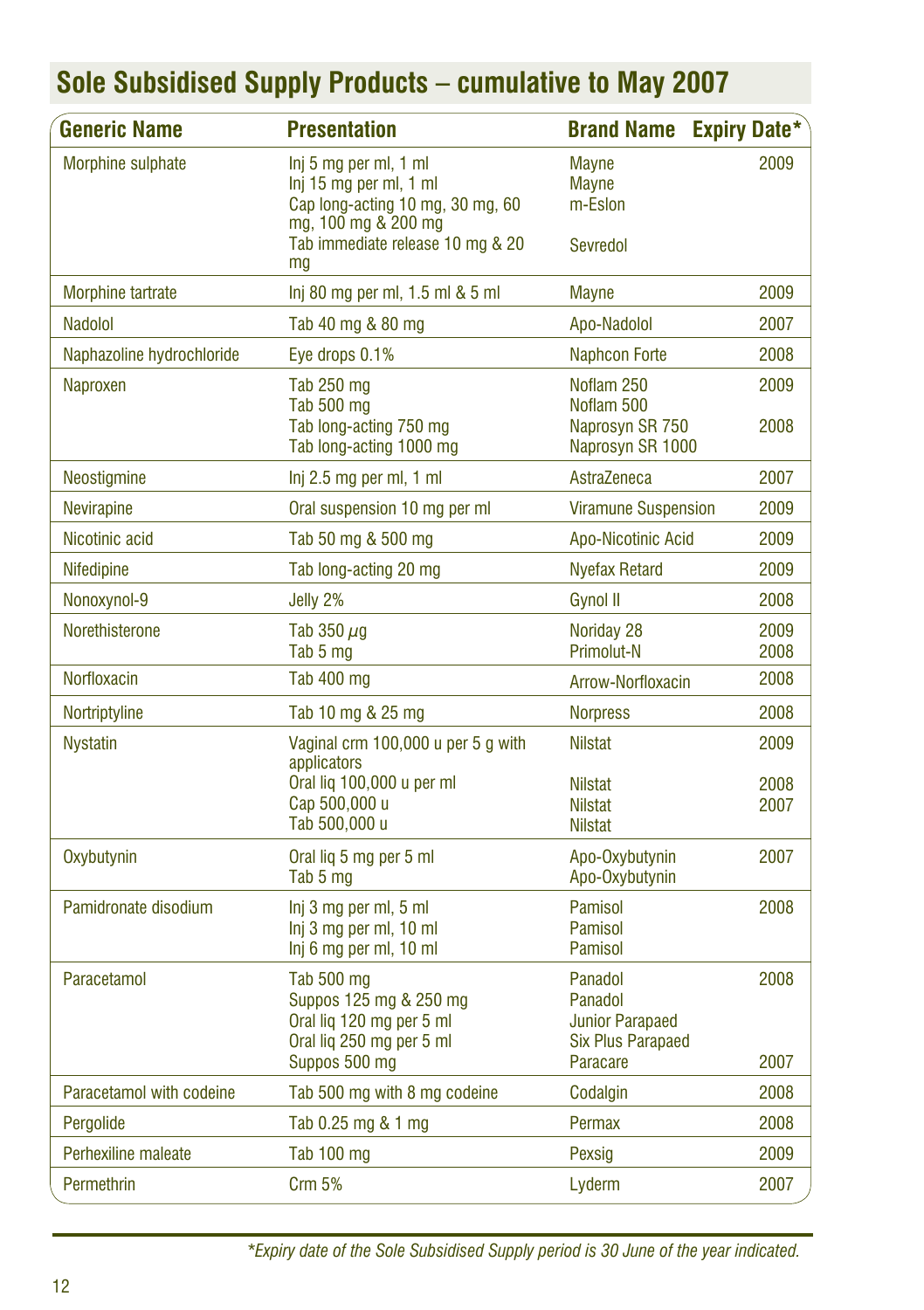| <b>Generic Name</b>                                         | <b>Presentation</b>                                                                                                  | <b>Brand Name</b>                    | <b>Expiry Date*</b> |
|-------------------------------------------------------------|----------------------------------------------------------------------------------------------------------------------|--------------------------------------|---------------------|
| Pethidine hydrochloride                                     | Tab 50 mg & 100 mg                                                                                                   | <b>PSM</b>                           | 2007                |
| Phenoxymethylpenicillin<br>(Penicillin V)                   | Oral lig benzathine 125 mg per 5 ml<br>Oral lig benzathine 250 mg per 5 ml                                           | AFT<br>AFT                           | 2007                |
| Pilocarpine                                                 | Eye drops 0.5%, 1%, 2%, 3%, 4% & 6%                                                                                  | Pilopt                               | 2008                |
| Pindolol                                                    | Tab 5 mg, 10 mg & 15 mg                                                                                              | Pindol                               | 2007                |
| Poloxamer                                                   | Oral drops 10%                                                                                                       | Coloxyl                              | 2008                |
| Potassium chloride                                          | Tab long-acting 600 mg<br>Inj 75 mg per ml, 10 ml<br>Inj 150 mg per ml, 10 ml                                        | Span-K<br>AstraZeneca<br>AstraZeneca | 2009<br>2008        |
| Prazosin hydrochloride                                      | Tab 1 mg, 2 mg & 5 mg                                                                                                | <b>Hyprosin</b>                      | 2007                |
| Prednisone                                                  | Tab 1 mg, 2.5 mg, 5 mg & 20 mg                                                                                       | Apo-Prednisone                       | 2008                |
| Prednisolone sodium<br>phosphate                            | Oral lig 5 mg per ml                                                                                                 | Redipred                             | 2007                |
| Pregnancy tests - HCG urine                                 | Cassette                                                                                                             | <b>MDS Quick Card</b>                | 2009                |
| Procaine penicillin                                         | Inj 1.5 mega u                                                                                                       | <b>Cilicaine</b>                     | 2008                |
| Prochlorperazine                                            | Tab 5 mg                                                                                                             | <b>Antinaus</b>                      | 2007                |
| Propranolol                                                 | Tab 10 mg & 40 mg<br>Cap long-acting 160 mg                                                                          | Cardinol<br><b>Cardinol LA</b>       | 2007                |
| Pyridoxine hydrochloride                                    | Tab 50 mg                                                                                                            | Apo-Pyridoxine                       | 2009                |
| Quinapril                                                   | Tab 5 mg, 10 mg & 20 mg                                                                                              | Accupril                             | 2008                |
| <b>Quinapril with</b><br>hydrochlorothiazide                | Tab 10 mg with hydrochlorothiazide<br>12.5 <sub>ma</sub><br>Tab 20 mg with hydrochlorothiazide<br>12.5 <sub>mg</sub> | Accuretic 10<br><b>Accuretic 20</b>  | 2008                |
| <b>Quinine sulphate</b>                                     | <b>Tab 200 mg</b><br>Tab 300 mg                                                                                      | Q 200<br>Q 300                       | 2009                |
| Ranitidine hydrochloride                                    | Tab 150 mg & 300 mg                                                                                                  | <b>Arrow Ranitidine</b>              | 2008                |
| Salbutamol                                                  | Oral lig 2 mg per 5 ml                                                                                               | <b>Salapin</b>                       | 2007                |
| Salbutamol with ipratropium<br>bromide                      | Nebuliser soln, 2.5 mg with<br>ipratropium bromide 0.5 mg                                                            | <b>Duolin</b>                        | 2009                |
| Selegiline hydrochloride                                    | Tab 5 mg                                                                                                             | Apo-Selegiline                       | 2009                |
| Silver sulphadiazine                                        | Crm 1% with<br>chlorhexidine digluconate 0.2%                                                                        | <b>Silvazine</b>                     | 2007                |
| Sodium chloride                                             | Inj 0.9%, 5 ml & 10 ml                                                                                               | AstraZeneca                          | 2009                |
| Sodium citro-tartrate                                       | Grans effervescent 4 g sachets                                                                                       | Ural                                 | 2007                |
| Sodium cromoglycate                                         | Eye drops 2%                                                                                                         | Cromolux                             | 2008                |
| Sulphasalazine                                              | Tab 500 mg<br>Tab EC 500 mg                                                                                          | Salazopyrin<br>Salazopyrin EN        | 2009                |
| Tar with triethanolamine lauryl<br>sulphate and fluorescein | Soln 2.3% with triethanolamine lauryl<br>sulphate and fluorescein sodium                                             | Pinetarsol                           | 2008                |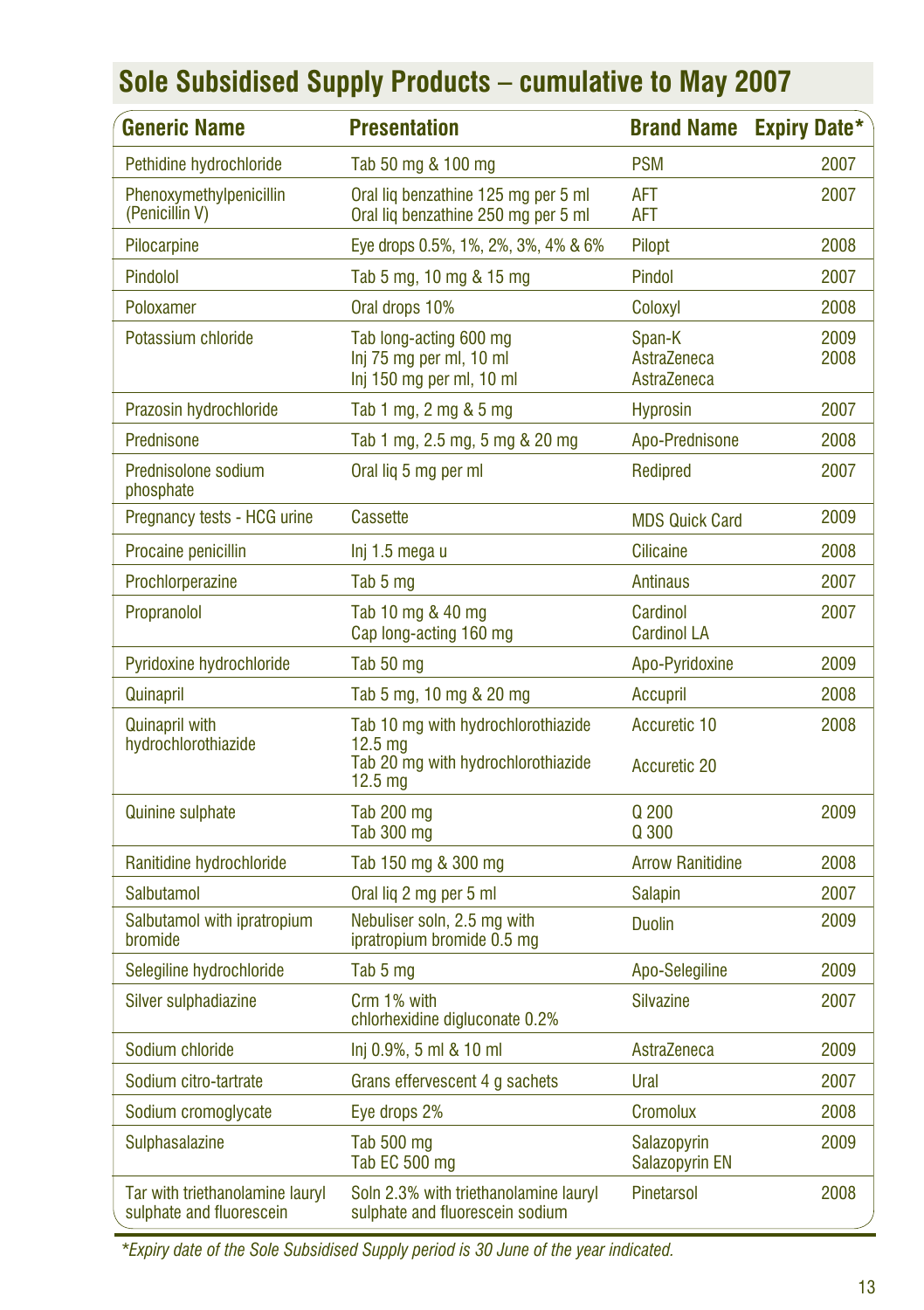| <b>Generic Name</b>                                                  | <b>Presentation</b>                                                                                                                                                                                       |                              | <b>Brand Name Expiry Date*</b> |
|----------------------------------------------------------------------|-----------------------------------------------------------------------------------------------------------------------------------------------------------------------------------------------------------|------------------------------|--------------------------------|
| Temazepam                                                            | Tab 10 mg                                                                                                                                                                                                 | <b>Normison</b>              | 2008                           |
| <b>Terbinafine</b>                                                   | Tab 250 mg                                                                                                                                                                                                | Apo-Terbinafine              | 2008                           |
| <b>Timolol maleate</b>                                               | Tab 10 mg<br>Eye Drops 0.25% & 0.5%                                                                                                                                                                       | Apo-Timol<br>Apo-Timop       | 2009<br>2007                   |
| Thiamine hydrochloride                                               | Tab 50 mg                                                                                                                                                                                                 | Apo-Thiamine                 | 2009                           |
| Tranexamic acid                                                      | Tab 500 mg                                                                                                                                                                                                | Cyklokapron                  | 2007                           |
| Triamcinolone acetonide                                              | Crm & Oint 0.02%<br>Dental Paste USP 0.1%                                                                                                                                                                 | Aristocort<br><b>Oracort</b> | 2008                           |
| Triamcinolone acetonide<br>with gramicidin, neomycin<br>and nystatin | Ear drops 1 mg with nystatin 100,000<br>u, neomycin sulphate 2.5 mg and<br>gramicidin 250 mcg per g<br>Oint 1 mg with nystatin 100,000<br>u, neomycin sulphate 2.5 mg and<br>gramicidin 250 $\mu$ g per g | Kenacomb<br>Kenacomb         | 2009<br>2008                   |
| <b>Triazolam</b>                                                     | Tab 125 $\mu$ g<br>Tab 250 $\mu$ g                                                                                                                                                                        | <b>Hypam</b><br><b>Hypam</b> | 2008                           |
| Trimethoprim                                                         | <b>Tab 300 mg</b>                                                                                                                                                                                         | <b>TMP</b>                   | 2008                           |
| <b>Trimipramine maleate</b>                                          | Cap 25 mg & 50 mg                                                                                                                                                                                         | <b>Tripress</b>              | 2008                           |
| <b>Tropisetron</b>                                                   | Cap 5 mg                                                                                                                                                                                                  | Navoban                      | 2007                           |
| Urea                                                                 | <b>Crm 10%</b>                                                                                                                                                                                            | <b>Nutraplus</b>             | 2008                           |
| Ursodeoxycholic acid                                                 | Cap 300 mg                                                                                                                                                                                                | <b>Actigall</b>              | 2008                           |
| Vancomycin hydrochloride                                             | Inj 50 mg per ml, 10 ml                                                                                                                                                                                   | Pacific                      | 2008                           |
| Verapamil hydrochloride                                              | Tab long-acting 120 mg                                                                                                                                                                                    | <b>Verpamil SR</b>           | 2008                           |
| Vincristine sulphate                                                 | Inj 1 mg per ml, 1 ml<br>Inj 1 mg per ml, 2 ml                                                                                                                                                            | <b>Mayne</b><br><b>Mayne</b> | 2009                           |
| <b>Vitamins</b>                                                      | Tab (BPC cap strength)                                                                                                                                                                                    | <b>Healtheries</b>           | 2009                           |
| Vitamin B complex                                                    | Tab, strong, BPC                                                                                                                                                                                          | Apo-B-Complex                | 2009                           |
| Water                                                                | Purified for injection 5 ml & 10 ml                                                                                                                                                                       | AstraZeneca                  | 2007                           |
| Zinc and castor oil                                                  | Oint BP                                                                                                                                                                                                   | <b>Multichem</b>             | 2008                           |
| Zinc sulphate                                                        | Cap 220 mg                                                                                                                                                                                                | <b>Zincaps</b>               | 2008                           |
| Zopiclone                                                            | Tab 7.5 mg                                                                                                                                                                                                | Apo-Zopiclone                | 2008                           |

**May changes are in bold type**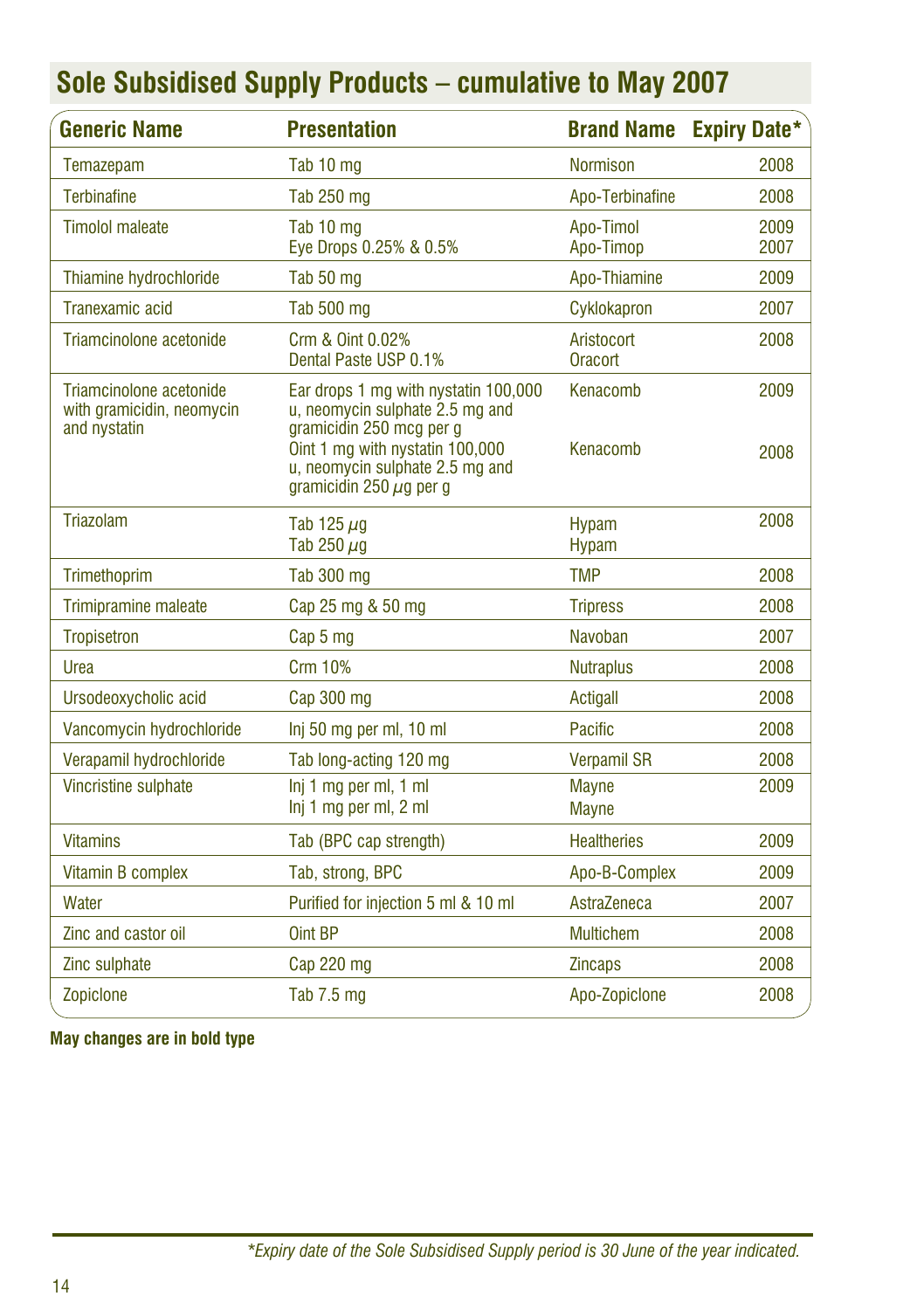|     | <b>Check your Schedule for full details</b><br>Schedule page ref                                                                                    | Subsidy<br>(Mnfr's price)<br>\$. | Per      | <b>Brand or</b><br><b>Generic Mnfr</b><br>$\checkmark$ fully subsidised |
|-----|-----------------------------------------------------------------------------------------------------------------------------------------------------|----------------------------------|----------|-------------------------------------------------------------------------|
|     | <b>New Listings</b><br><b>Effective 1 May 2007</b>                                                                                                  |                                  |          |                                                                         |
| 146 | <b>SALBUTAMOL</b><br>Nebuliser soln, 1 mg per ml, 2.5 ml - Available on a PSO 3.70<br>Nebuliser soln, 2 mg per ml, 2.5 ml – Available on a PSO 3.85 |                                  | 20<br>20 | $\boldsymbol{\nu}$ Asthalin<br>$\boldsymbol{\nu}$ Asthalin              |

Three months supply may be dispensed at one time if endorsed "certified exemption" by the prescriber. ▲ ❋ Three months or six months, as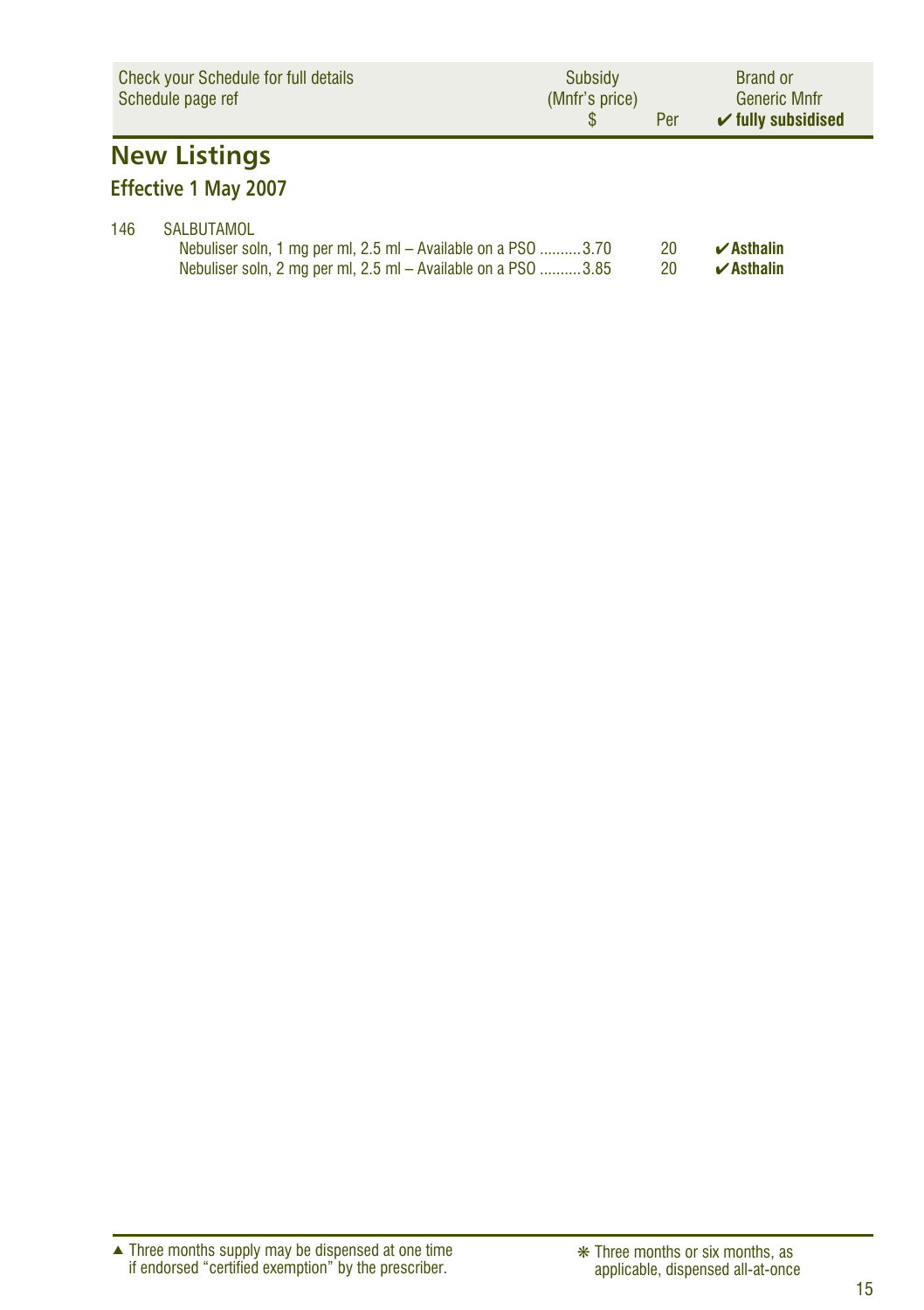| <b>Check your Schedule for full details</b> | Subsidy        | <b>Brand or</b>               |
|---------------------------------------------|----------------|-------------------------------|
| Schedule page ref                           | (Mnfr's price) | <b>Generic Mnfr</b>           |
|                                             | Per            | $\checkmark$ fully subsidised |

### **Changes to Restrictions**

#### **Effective 1 May 2007**

53 CANDESARTAN – Special Authority see SA**QQQQ** 0706 below – Retail pharmacy

|  | -30 | $\boldsymbol{\checkmark}$ Atacand |
|--|-----|-----------------------------------|
|  | -30 | $\boldsymbol{\checkmark}$ Atacand |
|  | -30 | $\boldsymbol{\checkmark}$ Atacand |
|  | -30 | $\boldsymbol{\checkmark}$ Atacand |
|  |     |                                   |

#### ➽ **SAQQQQ 0706 Special Authority for Subsidy**

**Initial application** only from a relevant specialist or general practitioner. Approvals valid without further renewal unless notified for applications meeting the following criteria:

#### Either:

- 1 Both:
	- 1.1 Patient with congestive heart failure; and
	- 1.2 Either:
		- 1.2.1 Has been treated with, and cannot tolerate, two ACE inhibitors, due to persistent cough; or
		- 1.2.2 Has experienced angioedema on an ACE inhibitor at any time in the past or who have experienced angioedema (even if not using an ACE inhibitor) in the last 2 years; or
- 2 All of the following:
	- 2.1 Patient with raised blood pressure; and
	- 2.2 Use of fully funded beta blockers or diuretics are contraindicated; or not well tolerated; or insufficient to control blood pressure adequately at appropriate doses; and
	- 2.3 Either:
		- 2.3.1 Has been treated with, and cannot tolerate, two ACE inhibitors, due to persistent cough; or
		- 2.3.2 Has experienced angioedema on an ACE inhibitor at any time in the past or who have experienced angioedema (even if not using an ACE inhibitor) in the last 2 years.

#### **Renewal – (Previous approval has expired)** only from a relevant specialist or general practitioner. Approvals valid without further renewal unless notified where the treatment remains appropriate and the patient is benefiting from treatment.

| 54            LOSARTAN – Special Authority see SA <b>QQQQ</b> <del>0706</del> below – Retail pharmacy |                     |
|-------------------------------------------------------------------------------------------------------|---------------------|
|                                                                                                       |                     |
|                                                                                                       | 30 $\sqrt{c}$ ozaar |
|                                                                                                       |                     |

#### ➽ **SAQQQQ 0706 Special Authority for Subsidy**

**Initial application** only from a relevant specialist or general practitioner. Approvals valid without further renewal unless notified for applications meeting the following criteria:

Either: 1 Both:

- 1.1 Patient with congestive heart failure; and
- 1.2 Either:
	- 1.2.1 Has been treated with, and cannot tolerate, two ACE inhibitors, due to persistent cough; or
	- 1.2.2 Has experienced angioedema on an ACE inhibitor at any time in the past or who have experienced angioedema (even if not using an ACE inhibitor) in the last 2 years; or
- 2 All of the following:
	- 2.1 Patient with raised blood pressure; and
	- 2.2 Use of fully funded beta blockers or diuretics are contraindicated; or not well tolerated; or insufficient to control blood pressure adequately at appropriate doses; and
	- 2.3 Either:
		- 2.3.1 Has been treated with, and cannot tolerate, two ACE inhibitors, due to persistent cough; or
		- 2.3.2 Has experienced angioedema on an ACE inhibitor at any time in the past or who have experienced angioedema (even if not using an ACE inhibitor) in the last 2 years.

**Renewal – (Previous approval has expired)** only from a relevant specialist or general practitioner. Approvals valid without further renewal unless notified where the treatment remains appropriate and the patient is benefiting from treatment.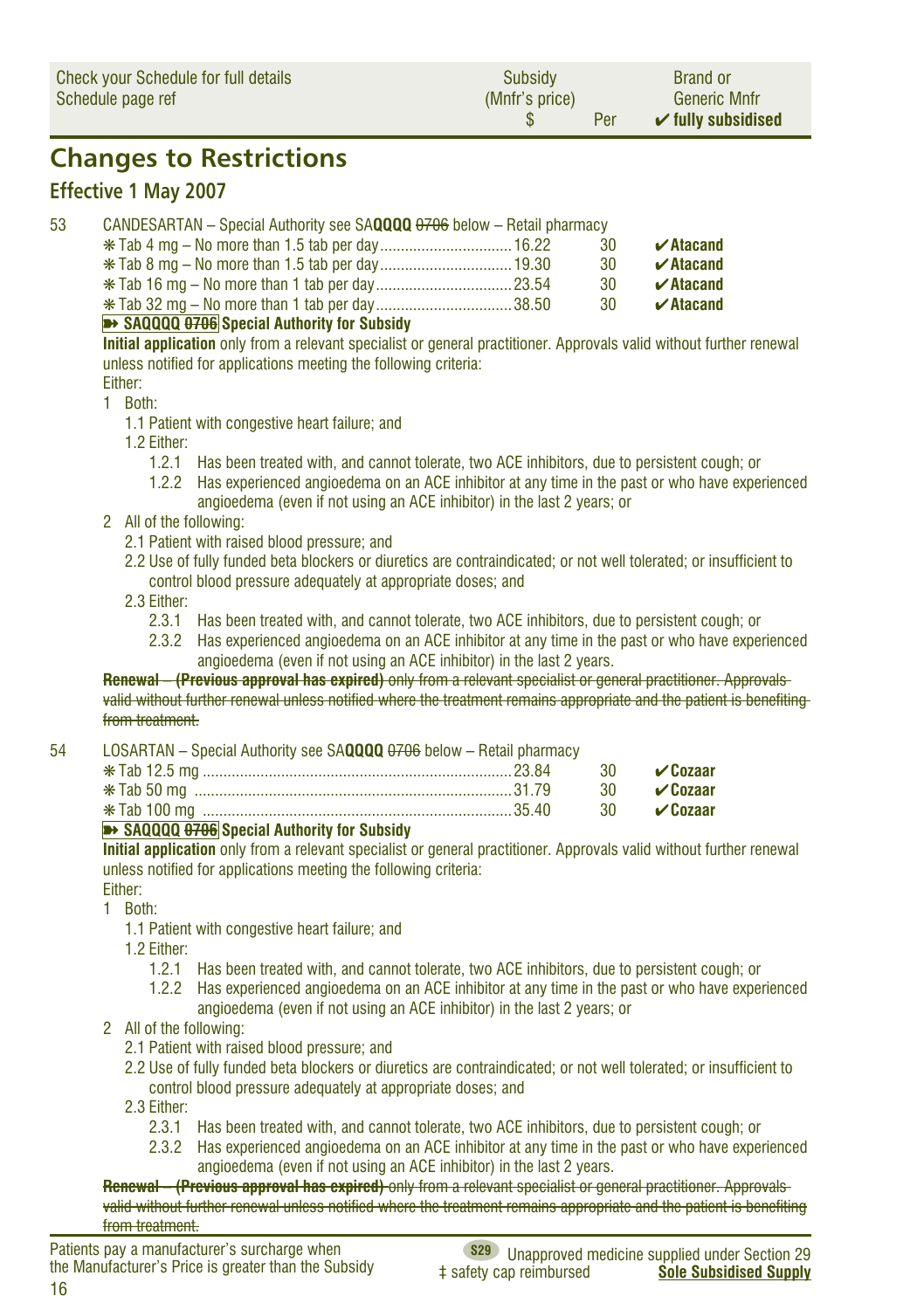|     | <b>Check your Schedule for full details</b><br>Schedule page ref                                                                                                                                                                                                                                                                    | Subsidy<br>(Mnfr's price)<br>S | Per | <b>Brand or</b><br><b>Generic Mnfr</b><br>$\checkmark$ fully subsidised |
|-----|-------------------------------------------------------------------------------------------------------------------------------------------------------------------------------------------------------------------------------------------------------------------------------------------------------------------------------------|--------------------------------|-----|-------------------------------------------------------------------------|
|     | <b>Changes to Restrictions - effective 1 May 2007 (continued)</b>                                                                                                                                                                                                                                                                   |                                |     |                                                                         |
| 80  | OESTRADIOL WITH LEVONORGESTREL - See prescribing guideline on page 78                                                                                                                                                                                                                                                               |                                |     |                                                                         |
|     | $*$ Tab 2 mg with 75 $\mu$ g levonorgestrel (36 +2)                                                                                                                                                                                                                                                                                 |                                | 84  | $\boldsymbol{\nu}$ Nuvelle                                              |
| 113 | CYCLIZINE HYDROCHLORIDE - Additional subsidy by Special Authority see SA0178 below - Retail pharmacy                                                                                                                                                                                                                                |                                |     |                                                                         |
|     | <b>&gt;&gt; SA0178 Special Authority for Manufacturers Price</b>                                                                                                                                                                                                                                                                    |                                | 10  | $\boldsymbol{\checkmark}$ Nausicalm                                     |
|     | Initial application from any medical practitioner. Approvals valid for 6 months where the patient is terminally ill<br>and requires control of nausea and vomiting.<br>Renewal from any medical practitioner. Approvals valid for 6 months where the treatment remains appropriate<br>and the patient is benefiting from treatment. |                                |     |                                                                         |
| 121 | <b>MIDAZOLAM</b>                                                                                                                                                                                                                                                                                                                    |                                |     |                                                                         |
|     | Inj 1 mg per ml, 5 ml - Special Authority see SA0050 below                                                                                                                                                                                                                                                                          |                                |     |                                                                         |
|     | Inj 5 mg per ml, 3 ml - Special Authority see SA0050 below                                                                                                                                                                                                                                                                          |                                | 10  | $\checkmark$ Hypnovel                                                   |
|     | <b>B&gt; SA0050 Special Authority for Subsidy</b>                                                                                                                                                                                                                                                                                   |                                | 5   | $\checkmark$ Hvpnovel                                                   |
|     | Initial application only from a relevant specialist. Approvals valid for 2 years where the patient is terminally ill.                                                                                                                                                                                                               |                                |     |                                                                         |
|     | Renewal only from a relevant specialist. Approvals valid for 2 years where the patient is terminally ill.                                                                                                                                                                                                                           |                                |     |                                                                         |
| 130 | MITOMYCIN C - PCT only - Specialist                                                                                                                                                                                                                                                                                                 |                                |     |                                                                         |
|     |                                                                                                                                                                                                                                                                                                                                     |                                |     | <b>S29</b><br>$\checkmark$ Mitomycin-C                                  |
|     |                                                                                                                                                                                                                                                                                                                                     |                                |     | <b>S29</b><br>$\checkmark$ Mitomycin-C                                  |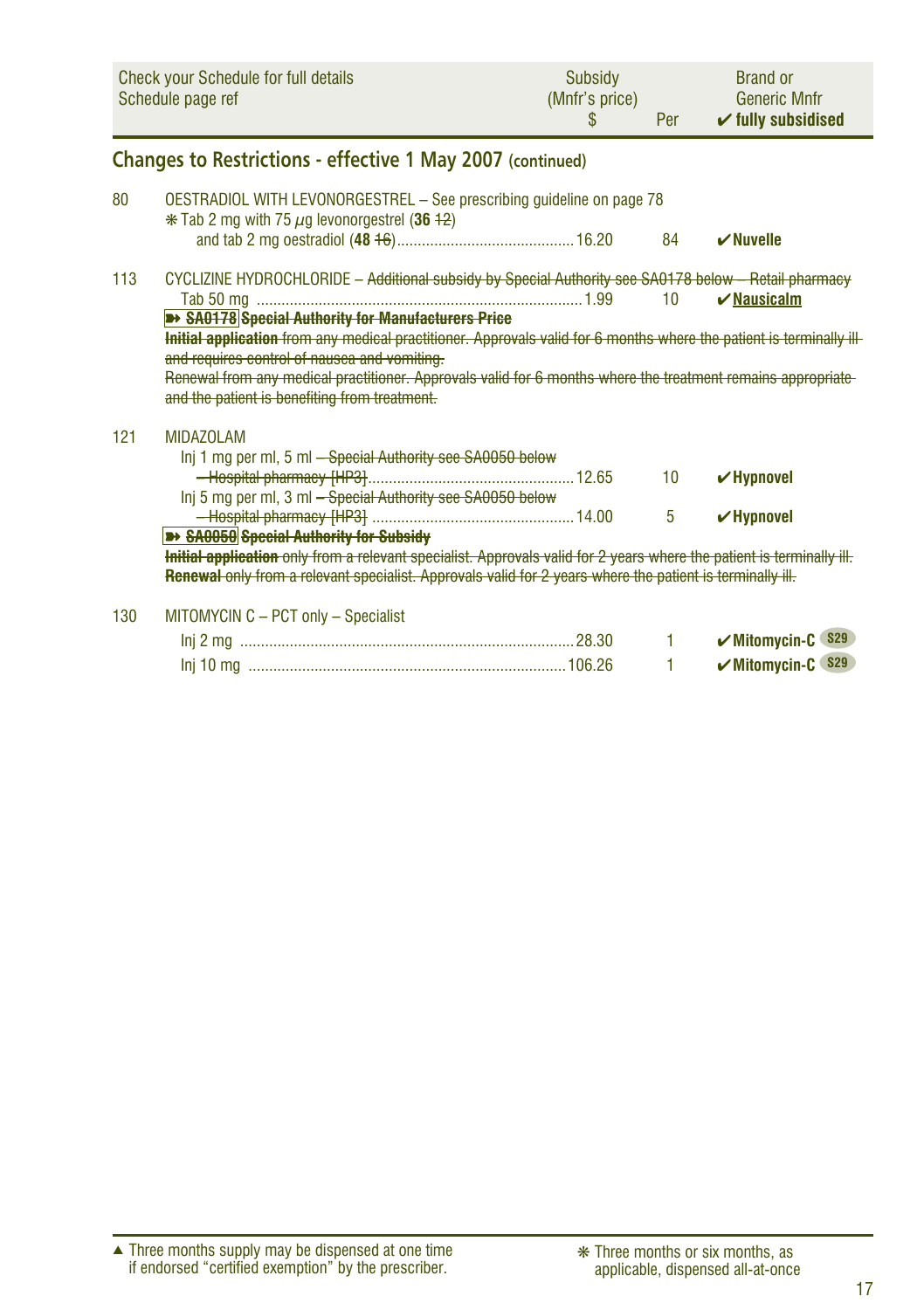| Check your Schedule for full details | Subsidy        | <b>Brand or</b>               |
|--------------------------------------|----------------|-------------------------------|
| Schedule page ref                    | (Mnfr's price) | <b>Generic Mnfr</b>           |
|                                      | Per            | $\checkmark$ fully subsidised |

# **Changes to Subsidy and Manufacturer's Price**

### **Effective 1 May 2007**

| 39  | ERYTHROPOIETIN ALPHA - Special Authority see SA0626 - Hospital pharmacy [HP3] (4 subsidy)<br>Inj human recombinant 1,000 u pre-filled syringe  60.82 |                 | 6         |                                                   |
|-----|------------------------------------------------------------------------------------------------------------------------------------------------------|-----------------|-----------|---------------------------------------------------|
|     |                                                                                                                                                      | (162.90)        |           | <b>Eprex</b>                                      |
|     | Inj human recombinant 2,000 u, pre-filled syringe  121.63                                                                                            | (325.80)        | 6         | <b>Eprex</b>                                      |
|     | Inj human recombinant 3,000 u, pre-filled syringe  182.45                                                                                            |                 | 6         |                                                   |
|     |                                                                                                                                                      | (455.34)        |           | <b>Eprex</b>                                      |
|     | Inj human recombinant 4,000 u, pre-filled syringe 243.67                                                                                             | (572.40)        | 6         | <b>Eprex</b>                                      |
|     | Inj human recombinant 10,000 u, pre-filled syringe  608.16                                                                                           |                 | 6         |                                                   |
|     |                                                                                                                                                      | (1,322.82)      |           | <b>Eprex</b>                                      |
| 69  | SUNSCREENS, PROPRIETARY - Retail pharmacy-Specialist (4 price)                                                                                       |                 |           |                                                   |
|     |                                                                                                                                                      |                 | 125 ml OP |                                                   |
|     |                                                                                                                                                      | (8.82)          |           | <b>Aquasun Sensitive</b><br>SPF $30+$             |
| 79  | OESTRADIOL (4 price)                                                                                                                                 |                 |           |                                                   |
|     | $*$ TDDS 3.9 mg (releases 50 $\mu$ g of oestradiol per day) 4.12                                                                                     |                 | 4         |                                                   |
|     | a) Higher subsidy of \$13.18 per 4 with Special Authority see SA0312                                                                                 | (32.50)         |           | Femtran 50                                        |
|     | b) No more than 1 patch per week                                                                                                                     |                 |           |                                                   |
|     | c) Only on a prescription                                                                                                                            |                 |           |                                                   |
| 79  | <b>OESTRADIOL</b> († price)                                                                                                                          |                 |           |                                                   |
|     | $*$ TDDS 7.8 mg (releases 100 $\mu$ g of oestradiol per day) 7.05                                                                                    |                 | 4         | Femtran 100                                       |
|     | a) Higher subsidy of \$16.14 per 4 with Special Authority see SA0312                                                                                 | (35.00)         |           |                                                   |
|     | b) No more than 1 patch per week                                                                                                                     |                 |           |                                                   |
|     | c) Only on a prescription                                                                                                                            |                 |           |                                                   |
| 88  | ROXITHROMYCIN (+ subsidy)                                                                                                                            |                 |           |                                                   |
|     |                                                                                                                                                      | (14.95)         | 50        | Romicin                                           |
|     |                                                                                                                                                      |                 | 50        | $\checkmark$ Romicin                              |
| 101 |                                                                                                                                                      |                 |           |                                                   |
|     | LEFLUNOMIDE – Special Authority see SA0635 below – Retail pharmacy $(1 \text{ subsidy})$                                                             |                 | 30        | $\boldsymbol{\nu}$ Arava                          |
|     |                                                                                                                                                      |                 | 30        | $\vee$ Arava                                      |
|     |                                                                                                                                                      |                 | 3         | $\boldsymbol{\nu}$ Arava                          |
| 155 | SODIUM CALCIUM EDETATE (1 price)                                                                                                                     |                 |           |                                                   |
|     |                                                                                                                                                      |                 | 6         |                                                   |
|     |                                                                                                                                                      | (156.71)        |           | <b>Calcium Disodium</b><br><b>Versenate</b>       |
| 144 | PROMETHAZINE HYDROCHLORIDE (+ subsidy)                                                                                                               |                 |           |                                                   |
|     |                                                                                                                                                      |                 | 25        |                                                   |
|     |                                                                                                                                                      | (8.51)          |           | Phenergan                                         |
|     |                                                                                                                                                      | 4.50<br>(14.47) | 50        | Phenergan                                         |
|     | Patients pay a manufacturer's surcharge when                                                                                                         |                 |           | \$29   Inannroved medicine supplied under Section |

18 the Manufacturer's Price is greater than the Subsidy

**S29** Unapproved medicine supplied under Section 29<br>afety cap reimbursed **Sole Subsidised Supply** ‡ safety cap reimbursed **Sole Subsidised Supply**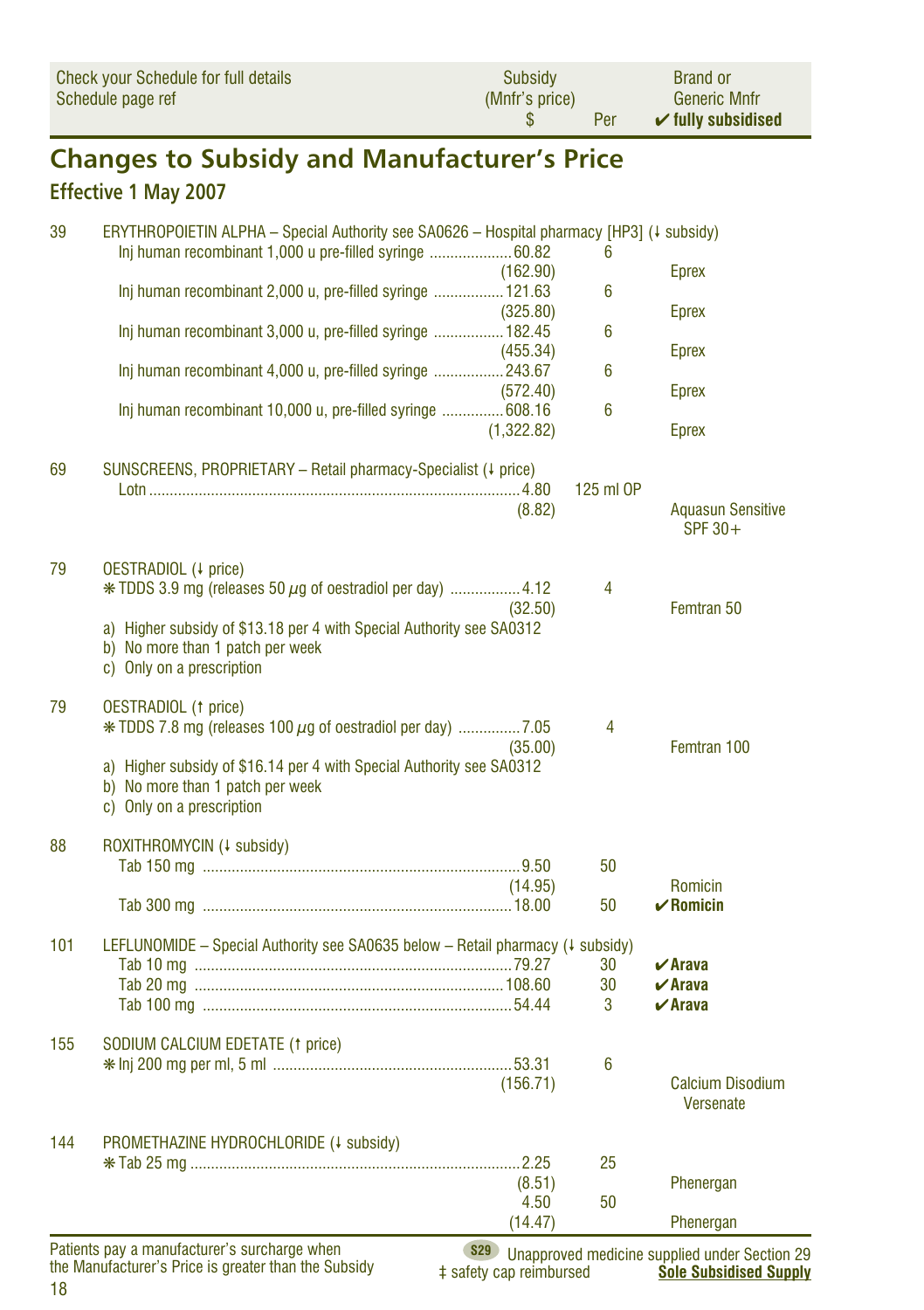|     | <b>Check your Schedule for full details</b><br>Schedule page ref | Subsidy<br>(Mnfr's price)<br>\$. | Per        | <b>Brand or</b><br><b>Generic Mnfr</b><br>$\checkmark$ fully subsidised |
|-----|------------------------------------------------------------------|----------------------------------|------------|-------------------------------------------------------------------------|
|     | <b>Changes to Brand Name</b><br><b>Effective 1 May 2007</b>      |                                  |            |                                                                         |
| 69  | SUNSCREENS, PROPRIETARY - Retail pharmacy-Specialist             | (8.82)                           | 125 ml OP  | <b>Aquasun Sensitive</b><br>$SPF 30+$<br>Aguabloc 30+                   |
| 101 | PENICILLAMINE - Retail pharmacy-Specialist                       |                                  | 100<br>100 | $\checkmark$ D-Penamine (S29)<br>$\checkmark$ D-Penamine (S29)          |
| 130 | MITOMYCIN C - PCT only - Specialist                              |                                  | 1          | $\mathcal V$ Mitomycin-C<br>Kyowa S29                                   |
|     |                                                                  |                                  | 1          | $\checkmark$ Mitomycin-C<br>Kyowa S29                                   |

### **Changes to Sole Subsidised Supply**

### **Effective 1 May 2007**

For the list of new Sole Subsidised Supply products effective 1 May 2007 refer to the bold entries in the cumulative Sole Subsidised Supply table pages 6-14.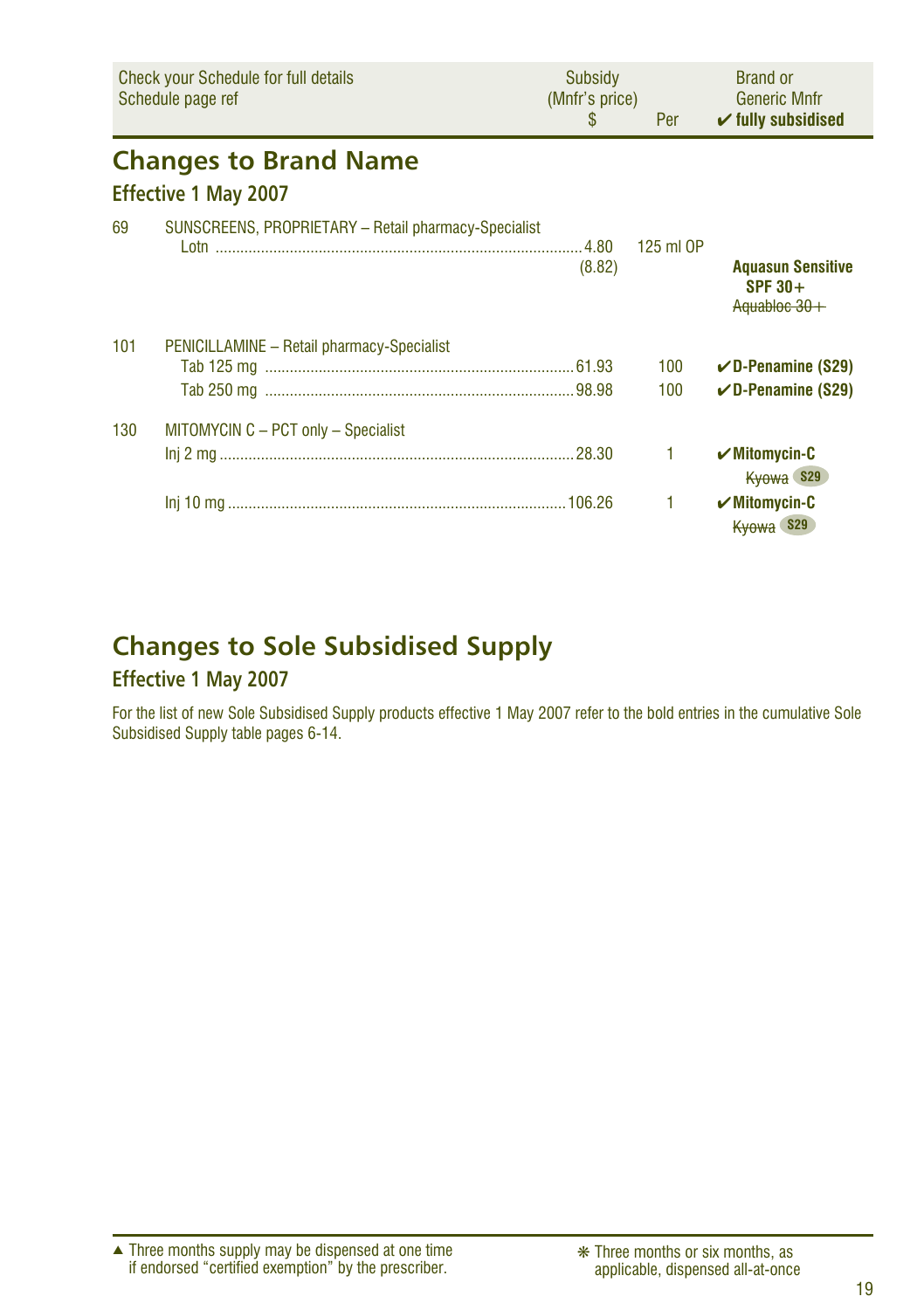|     | Check your Schedule for full details<br>Schedule page ref                                                                                            | Subsidy<br>(Mnfr's price)<br>\$ | Per                  | <b>Brand or</b><br><b>Generic Mnfr</b><br>$\checkmark$ fully subsidised |
|-----|------------------------------------------------------------------------------------------------------------------------------------------------------|---------------------------------|----------------------|-------------------------------------------------------------------------|
|     | <b>Delisted Items</b><br><b>Effective 1 May 2007</b>                                                                                                 |                                 |                      |                                                                         |
| 36  | CALCITRIOL - Retail pharmacy-Specialist                                                                                                              | (52.63)<br>(87.98)              | 100<br>100           | <b>Rocaltrol</b><br><b>Rocaltrol</b>                                    |
| 88  | <b>AMOXYCILLIN</b><br>Grans for oral liq 125 mg per 5 ml - Available on a PSO  1.00<br>Grans for oral liq 250 mg per 5 ml - Available on a PSO  1.27 | (1.08)<br>(1.38)                | $100$ ml<br>$100$ ml | <b>Ospamox</b><br><b>Ospamox</b>                                        |
| 113 | <b>CYCLIZINE HYDROCHLORIDE</b>                                                                                                                       | (4.20)                          | 10                   | <b>Marzine</b>                                                          |
| 125 | CARBOPLATIN - PCT only - Specialist                                                                                                                  |                                 | 1<br>1               | $\boldsymbol{\checkmark}$ Mayne<br>$\boldsymbol{\checkmark}$ Mayne      |
| 132 | VINORELBINE - PCT only - Specialist - Special Authority see SA0799                                                                                   |                                 | 1<br>1               | $\vee$ Navelbine<br>$\vee$ Navelbine                                    |
| 143 | DEXTROCHLORPHENIRAMINE MALEATE                                                                                                                       | (6.72)                          | 30                   | Polaramine                                                              |

*continued...*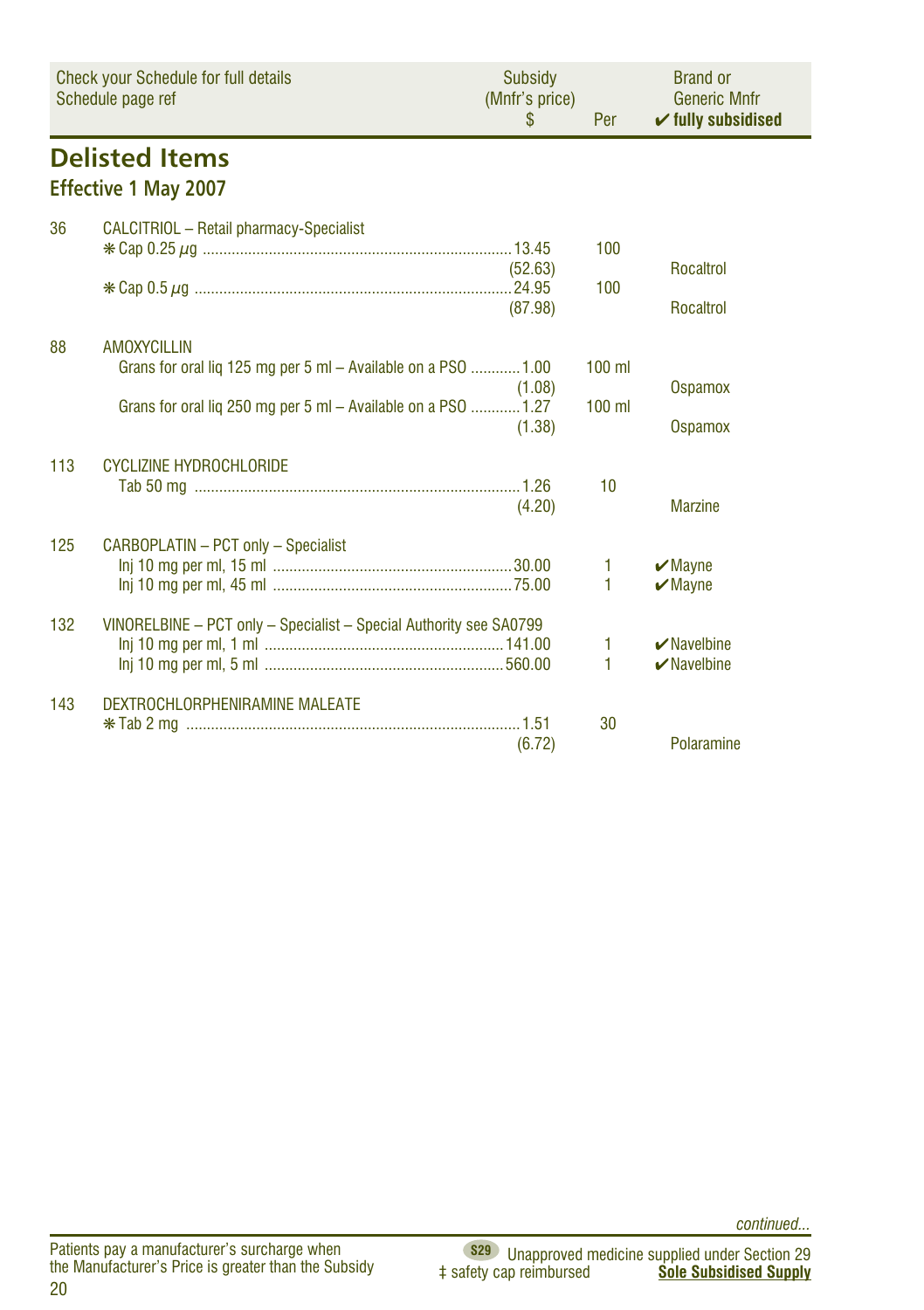|     | <b>Check your Schedule for full details</b><br>Schedule page ref | Subsidy<br>(Mnfr's price)<br>S | Per      | <b>Brand or</b><br><b>Generic Mnfr</b><br>$\checkmark$ fully subsidised |
|-----|------------------------------------------------------------------|--------------------------------|----------|-------------------------------------------------------------------------|
|     | <b>Items to be Delisted</b><br><b>Effective 1 August 2007</b>    |                                |          |                                                                         |
| 88  | <b>ROXITHROMYCIN</b>                                             | (14.95)                        | 50<br>50 | Romicin<br>$\mathbf{v}$ Romicin                                         |
| 144 | PROMETHAZINE HYDROCHLORIDE                                       | (8.58)<br>(8.51)               | 50<br>25 | Phenergan<br>Phenergan                                                  |
|     |                                                                  | 4.50<br>(14.47)                | 50       | Phenergan                                                               |

### **Effective 1 November 2007**

| 100 | TIAPROFENIC ACID – Additional subsidy by Special Authority see SA0291 on page 99 – Retail pharmacy |         |           |
|-----|----------------------------------------------------------------------------------------------------|---------|-----------|
|     |                                                                                                    |         |           |
|     |                                                                                                    | (17.51) | Surgam SA |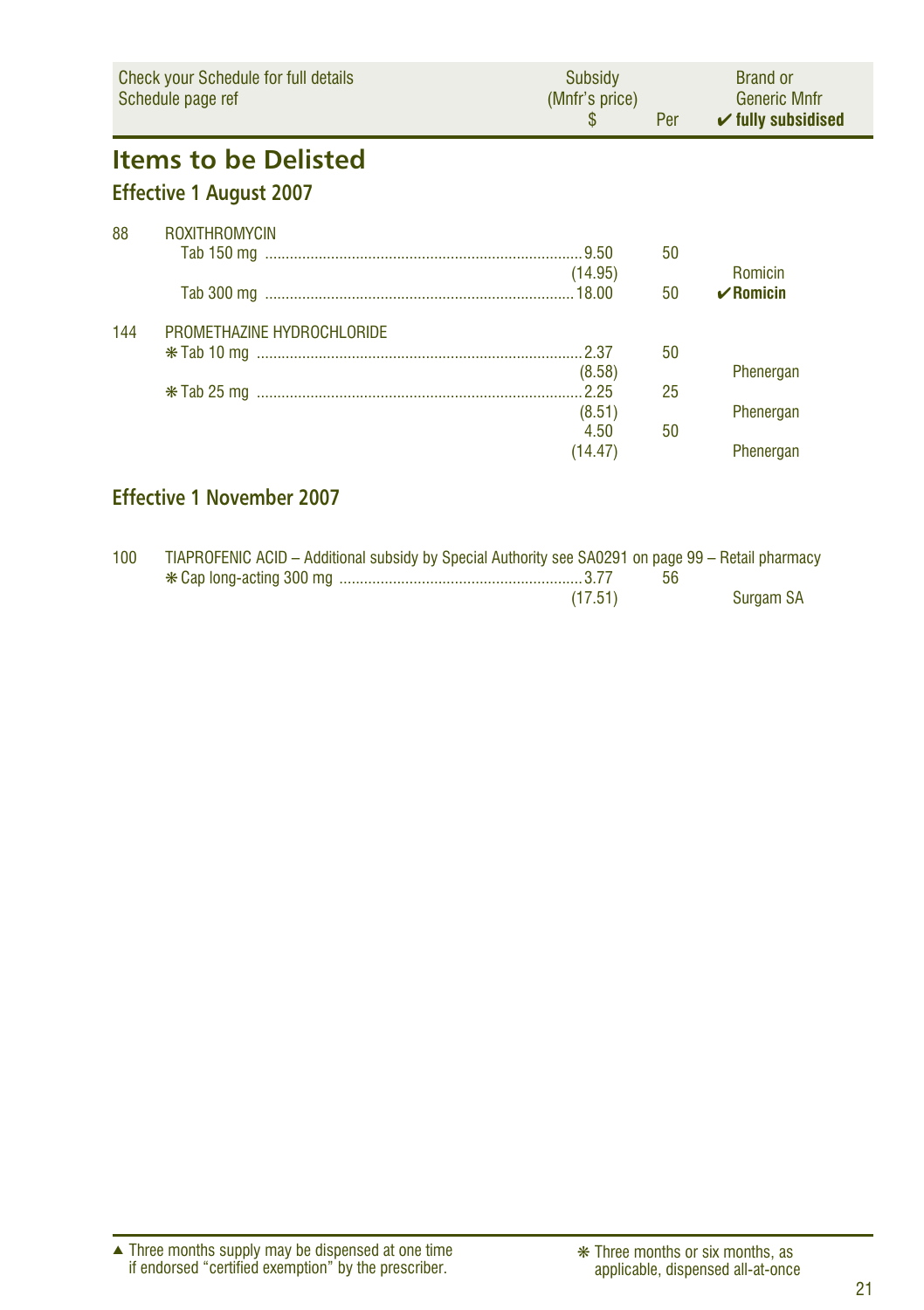| <b>Check your Schedule for full details</b><br>Schedule page ref |                 | Subsidy<br>(Mnfr's price)<br>\$ |    | Per           | <b>Brand or</b><br><b>Generic Mnfr</b><br>$\checkmark$ fully subsidised |
|------------------------------------------------------------------|-----------------|---------------------------------|----|---------------|-------------------------------------------------------------------------|
| <b>Section H changes to Part II</b>                              |                 |                                 |    |               |                                                                         |
| <b>Effective 1 May 2007</b>                                      |                 |                                 |    |               |                                                                         |
| <b>LEFLUNOMIDE</b>                                               |                 |                                 |    |               |                                                                         |
|                                                                  | 79.27           | 30                              |    |               |                                                                         |
|                                                                  | 108.60<br>54.44 | 30<br>3                         |    |               |                                                                         |
| <b>SALBUTAMOL</b>                                                |                 |                                 |    |               |                                                                         |
| Nebuliser soln, 1 mg per ml,                                     |                 |                                 |    |               |                                                                         |
|                                                                  | 3.70            | 20                              | 1% | <b>Jul-07</b> | <b>Ventolin Nebules</b>                                                 |
| Nebuliser soln, 2 mg per ml,                                     | 3.85            | 20                              | 1% | <b>Jul-07</b> | <b>Ventolin Nebules</b>                                                 |
| <b>Effective 1 April 2007</b>                                    |                 |                                 |    |               |                                                                         |
|                                                                  |                 |                                 |    |               |                                                                         |
| CANDESARTAN (+ price)                                            | 16.22           | 30                              |    |               |                                                                         |
|                                                                  | 19.30           | 30                              |    |               |                                                                         |
|                                                                  | 23.54           | 30                              |    |               |                                                                         |
|                                                                  | 38.50           | 30                              |    |               |                                                                         |
| <b>CEFTAZIDIME</b>                                               |                 |                                 |    |               |                                                                         |
|                                                                  | 9.00            | 1                               |    |               |                                                                         |
|                                                                  | 18.00           | 1                               |    |               |                                                                         |
| <b>EMTRICITABINE</b>                                             |                 |                                 |    |               |                                                                         |
|                                                                  | 307.20          | 30                              |    |               |                                                                         |
| <b>HEPARIN WITH SODIUM CHLORIDE</b>                              |                 |                                 |    |               |                                                                         |
| Inf 25,000 iu with 0.9% sodium                                   |                 |                                 |    |               |                                                                         |
| chloride, 250 ml Baxter                                          | 7.25            | 1                               |    |               |                                                                         |
| Inf 25,000 iu with 0.9% sodium<br>chloride, 500 ml Baxter        | 7.67            | 1                               |    |               |                                                                         |
|                                                                  |                 |                                 |    |               |                                                                         |
| <b>ONDANSETRON HYDROCHLORIDE (new listing)</b>                   |                 |                                 |    |               |                                                                         |
|                                                                  | 18.00<br>29.00  | 5<br>5                          |    |               |                                                                         |
|                                                                  |                 |                                 |    |               |                                                                         |
| <b>ONDANSETRON HYDROCHLORIDE (amended description)</b>           |                 |                                 |    |               |                                                                         |
| lnj 2 mg per ml, 2 ml $4 \,$ mg                                  | 32.86           | 5                               |    |               |                                                                         |
| Inj 2 mg per ml, 4 ml $8 \text{ mg}$                             |                 |                                 |    |               |                                                                         |
|                                                                  | 70.39           | 5                               |    |               |                                                                         |
| PAROXETINE HYDROCHLORIDE                                         |                 |                                 |    |               |                                                                         |
|                                                                  | 5.90            | 30                              | 1% | Jul-07        | Apo-Paroxetine                                                          |
|                                                                  |                 |                                 |    |               | Aropax<br>Luxotine                                                      |
| <b>SUMATRIPTAN</b>                                               |                 |                                 |    |               |                                                                         |
|                                                                  |                 | 4                               |    |               |                                                                         |
|                                                                  |                 | $\overline{2}$                  |    |               |                                                                         |
| Patients pay a manufacturer's surcharge when                     |                 |                                 |    |               | (\$29) Unannroyed medicine supplied under Section 29                    |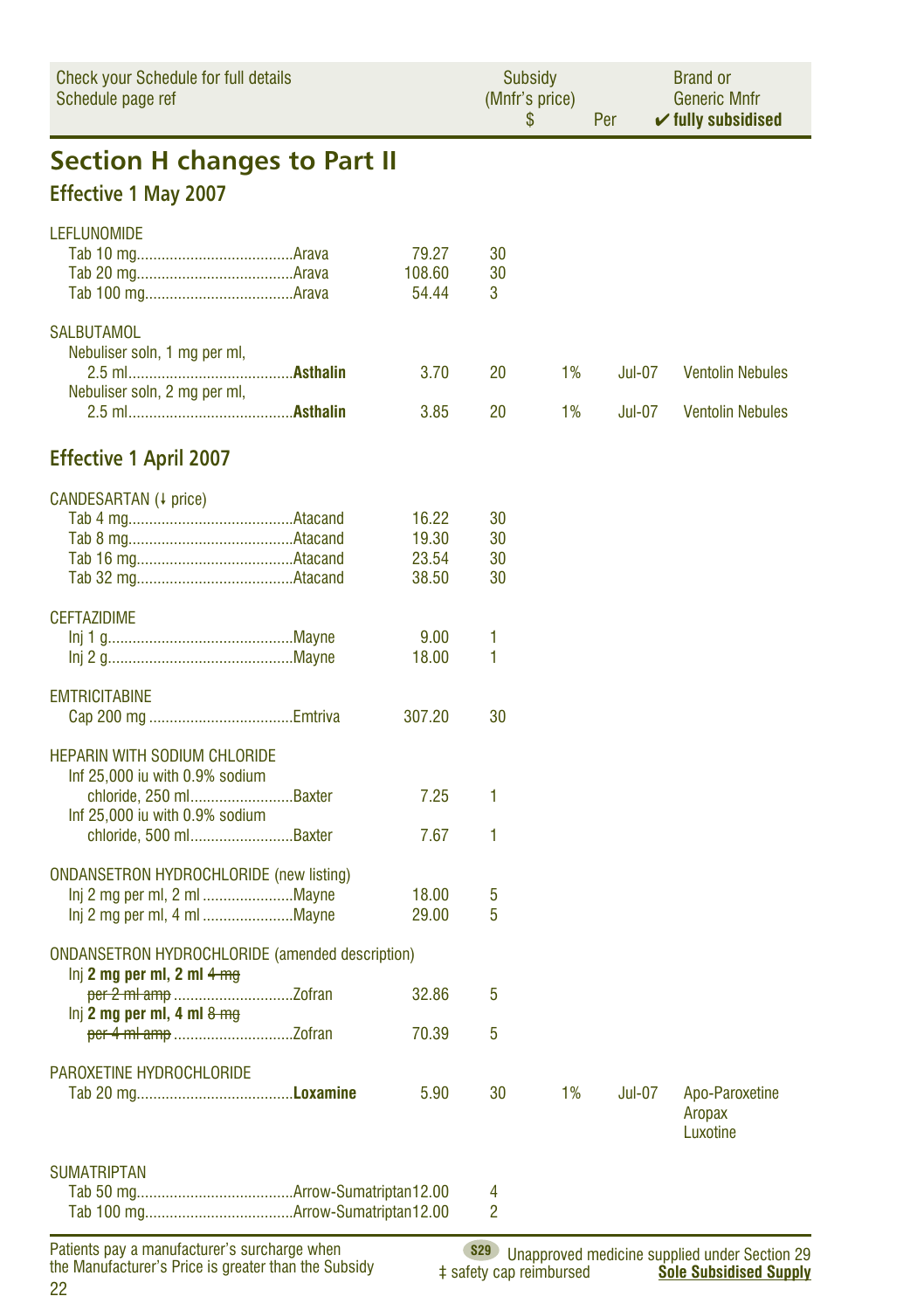| Check your Schedule for full details | Subsidy        | <b>Brand or</b>               |
|--------------------------------------|----------------|-------------------------------|
| Schedule page ref                    | (Mnfr's price) | <b>Generic Mnfr</b>           |
|                                      | Per            | $\checkmark$ fully subsidised |

### **Section H changes to Part II - effective 1 May 2007 (continued)**

| TENOFOVIR DISOPROXIL FUMARATE |        |    |
|-------------------------------|--------|----|
|                               | 531.00 | 30 |

Three months supply may be dispensed at one time if endorsed "certified exemption" by the prescriber. ▲ ❋ Three months or six months, as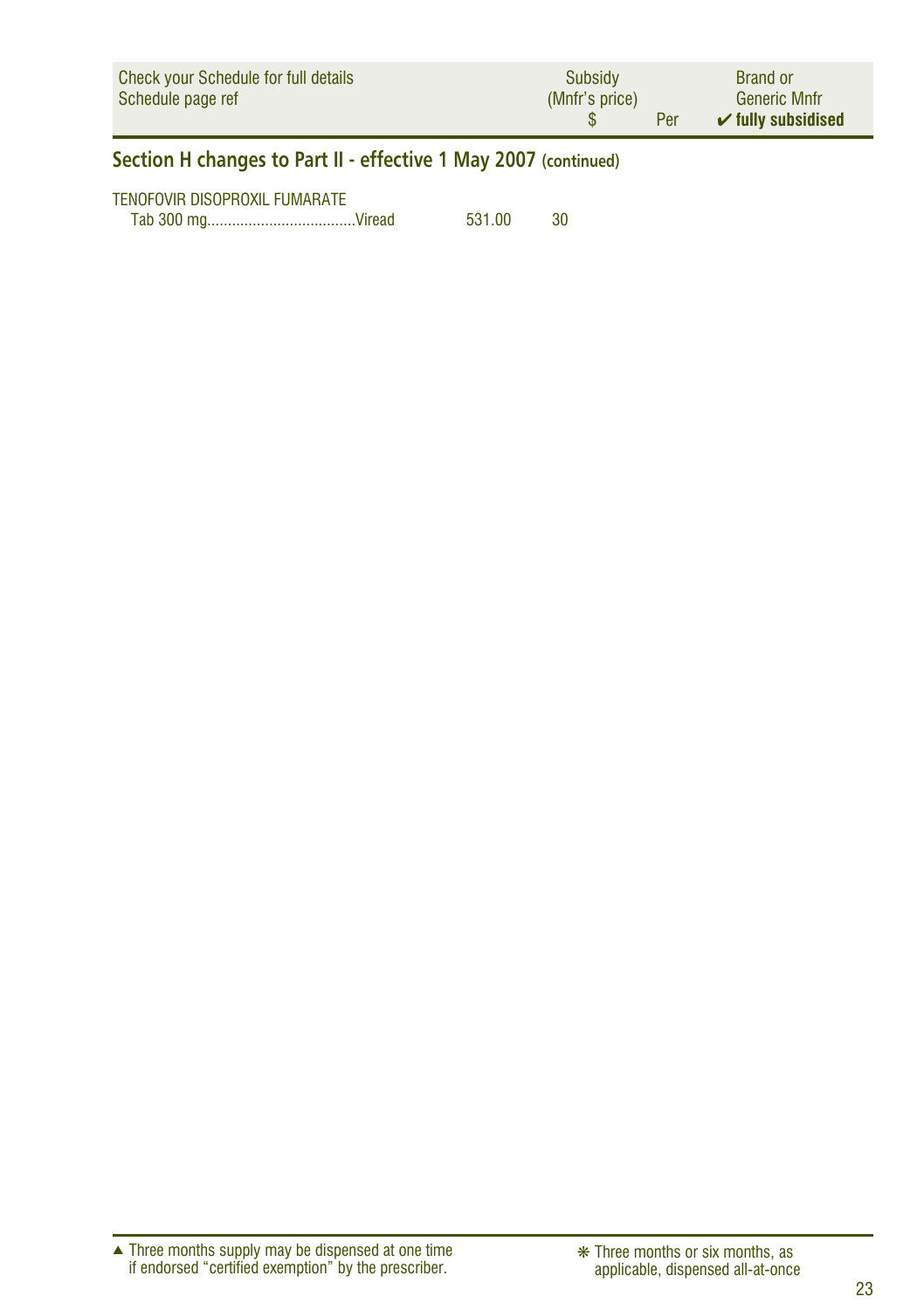### **Index**

Pharmaceuticals and brands

#### $\overline{\mathbf{A}}$

|                                   | 20              |
|-----------------------------------|-----------------|
|                                   | 19              |
| Aquasun Sensitive SPF 30 +        | 18, 19          |
|                                   | 18, 22          |
|                                   | 22              |
|                                   | 15, 22          |
|                                   | 16, 22          |
| c                                 |                 |
|                                   | 20              |
| Calcium Disodium Versenate        | 18              |
| 16.                               | 22              |
|                                   | 20              |
|                                   | 22              |
|                                   | 16              |
| Cyclizine hydrochloride<br>17, 20 |                 |
| n                                 |                 |
|                                   | 19              |
| Dextrochlorpheniramine maleate    | 20              |
| F                                 |                 |
|                                   | 22              |
|                                   |                 |
|                                   | $\overline{22}$ |
|                                   | 18              |
|                                   | 18              |
| F                                 |                 |
|                                   | 18              |
|                                   | 18              |
| н                                 |                 |
| Heparin with sodium chloride      | 22              |
|                                   | 17              |
| L                                 |                 |
|                                   |                 |
|                                   | 16              |
|                                   | 22              |
| M                                 |                 |
|                                   | 20              |
|                                   | 17              |
|                                   | 19              |
|                                   | 17              |
|                                   | 17              |
| Ν                                 |                 |
|                                   | 17              |
|                                   | 20              |
|                                   | 17              |
| O                                 |                 |
|                                   |                 |
|                                   | 18<br>17        |
|                                   |                 |
|                                   | 22              |
|                                   | 20              |
| P                                 |                 |
|                                   | 22              |
|                                   | 19              |

| Promethazine hydrochloride  18, 21 |     |
|------------------------------------|-----|
| R                                  |     |
|                                    |     |
|                                    |     |
|                                    |     |
| s                                  |     |
|                                    |     |
|                                    | -18 |
|                                    | 22  |
|                                    |     |
|                                    |     |
| т                                  |     |
| Tenofovir disoproxil fumarate      | 23  |
|                                    | 21  |
| V                                  |     |
|                                    | 20  |
|                                    | 23  |
| 7                                  |     |
|                                    |     |